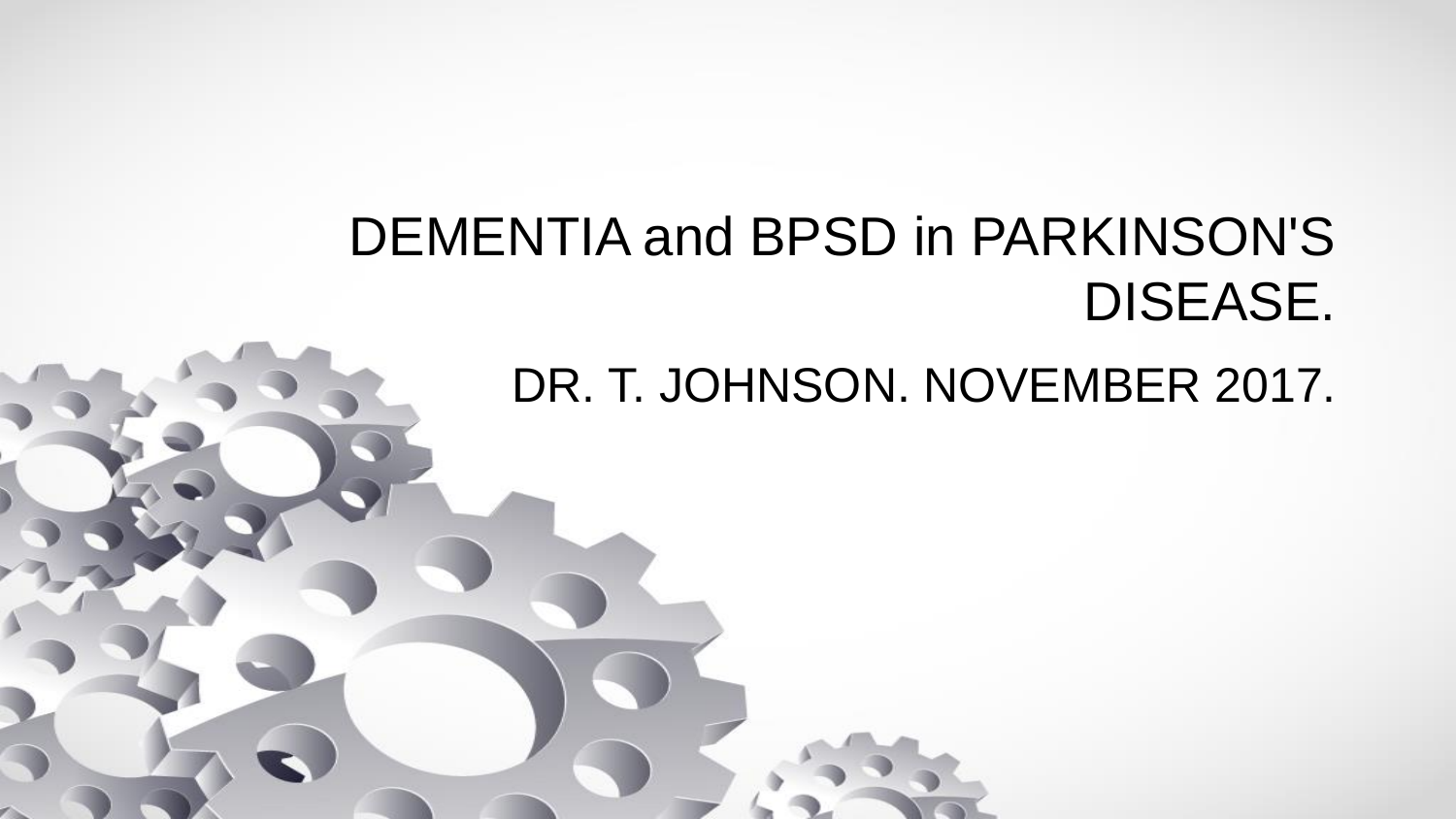#### Introduction.

- Parkinson's disease (PD) has been considered largely as a motor disorder.
- It has been increasingly recognized that PD is often associated with cognitive deficits.
- Dementia develops in a substantial number of patients.
- Many of these also demonstrate Behavioural and Psychological Symptoms (BPSD),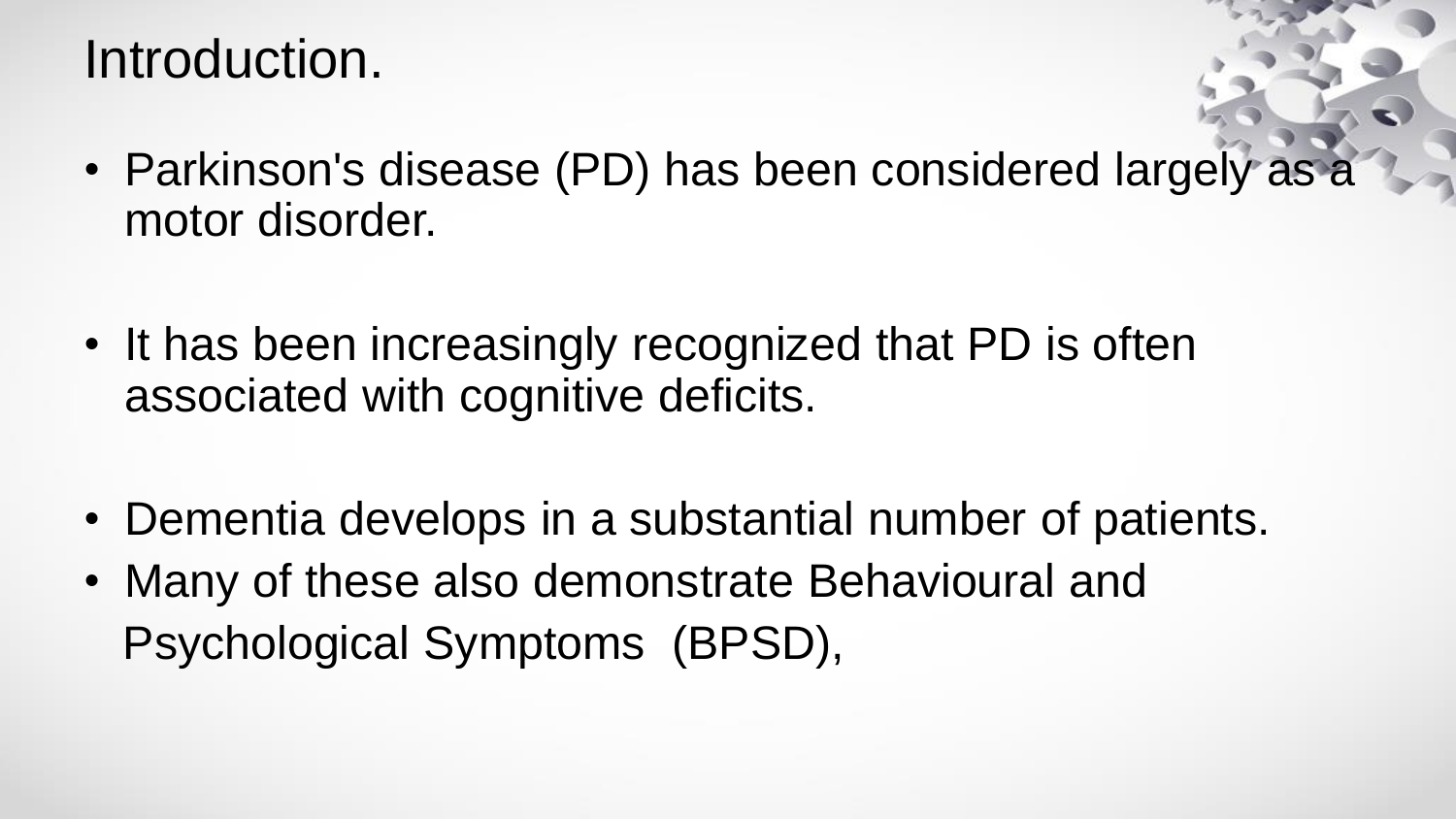#### Typical features of Parkinson's disease.

- At rest, hands, arms, or legs shake; these tremors often reduce as the individual engages in purposeful movement.
- Early signs of muscle rigidity include decreased arm swing while walking with fatigue.
- As the disorder progresses, throat and facial muscles weaken, causing choking, drooling, and difficulty swallowing.
- Rigidity in throat and facial muscles limits the range of vocal and facial expressions, resulting in a soft, monotonous voice and a vacant, mask-like facial expression.
- Cognitive functions are characteristically affected, with difficulty in memory, impairment in planning and making sound judgment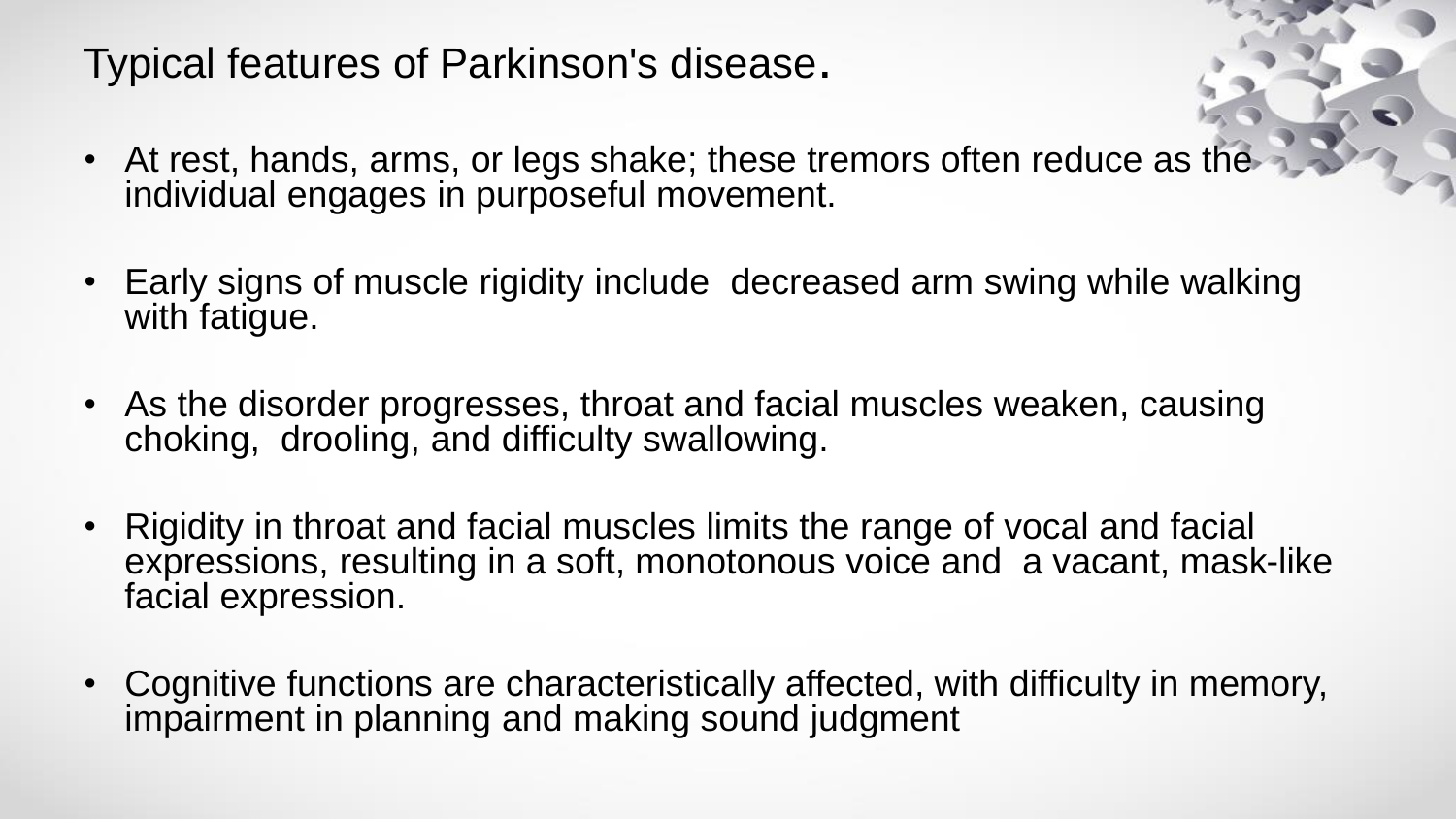Other motor abnormalities include;

Stooped posture.

Difficulty turning.

Small, shuffling steps.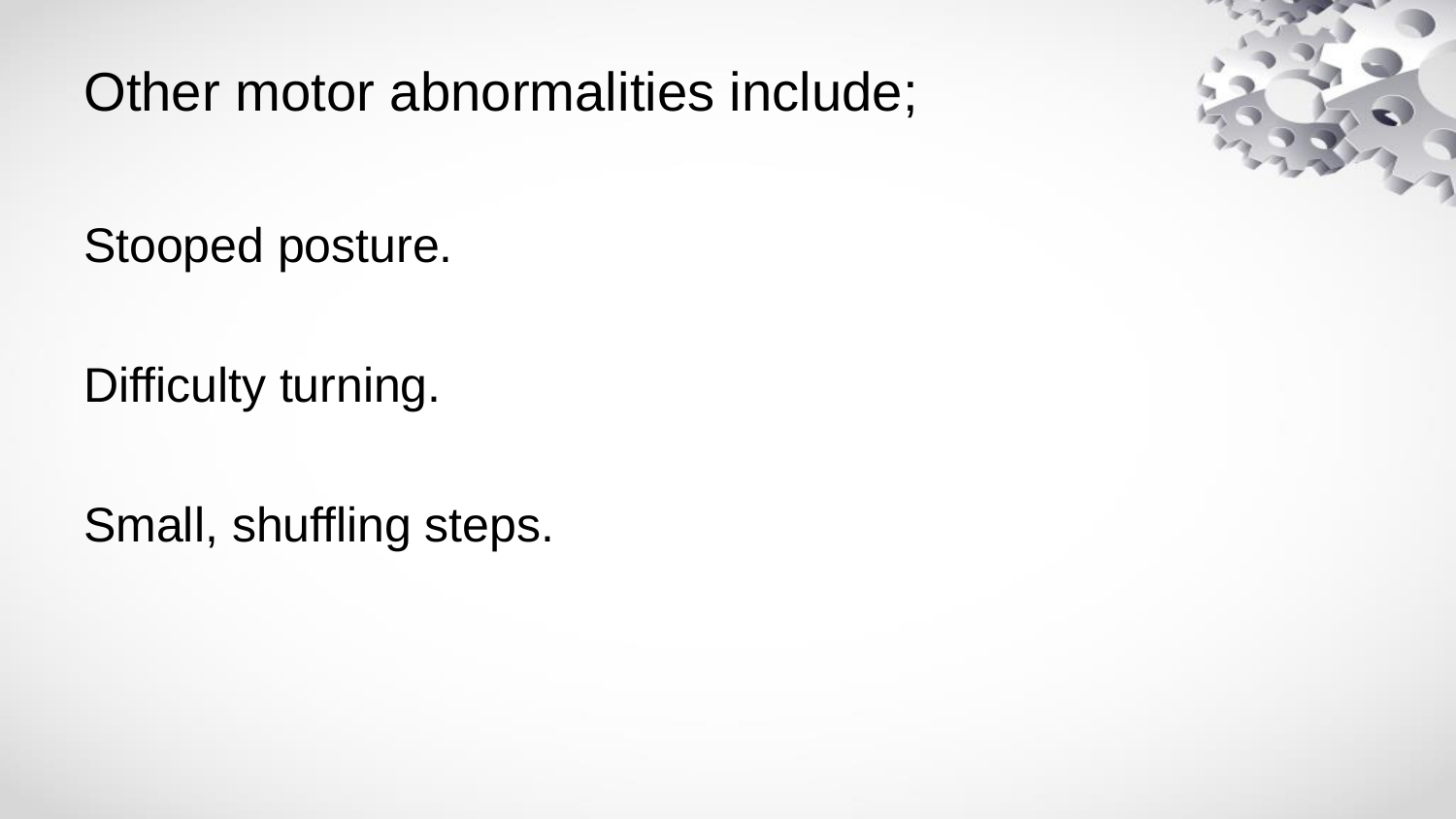DSM -lV Diagnostic Criteria for Dementia Due to Parkinson's Disease.

The development of multiple cognitive deficits manifested by both;

- 1. Memory impairment.
- 2. One (or more) of : Aphasia, Apraxia, Agnosia, Disturbance in executive functioning.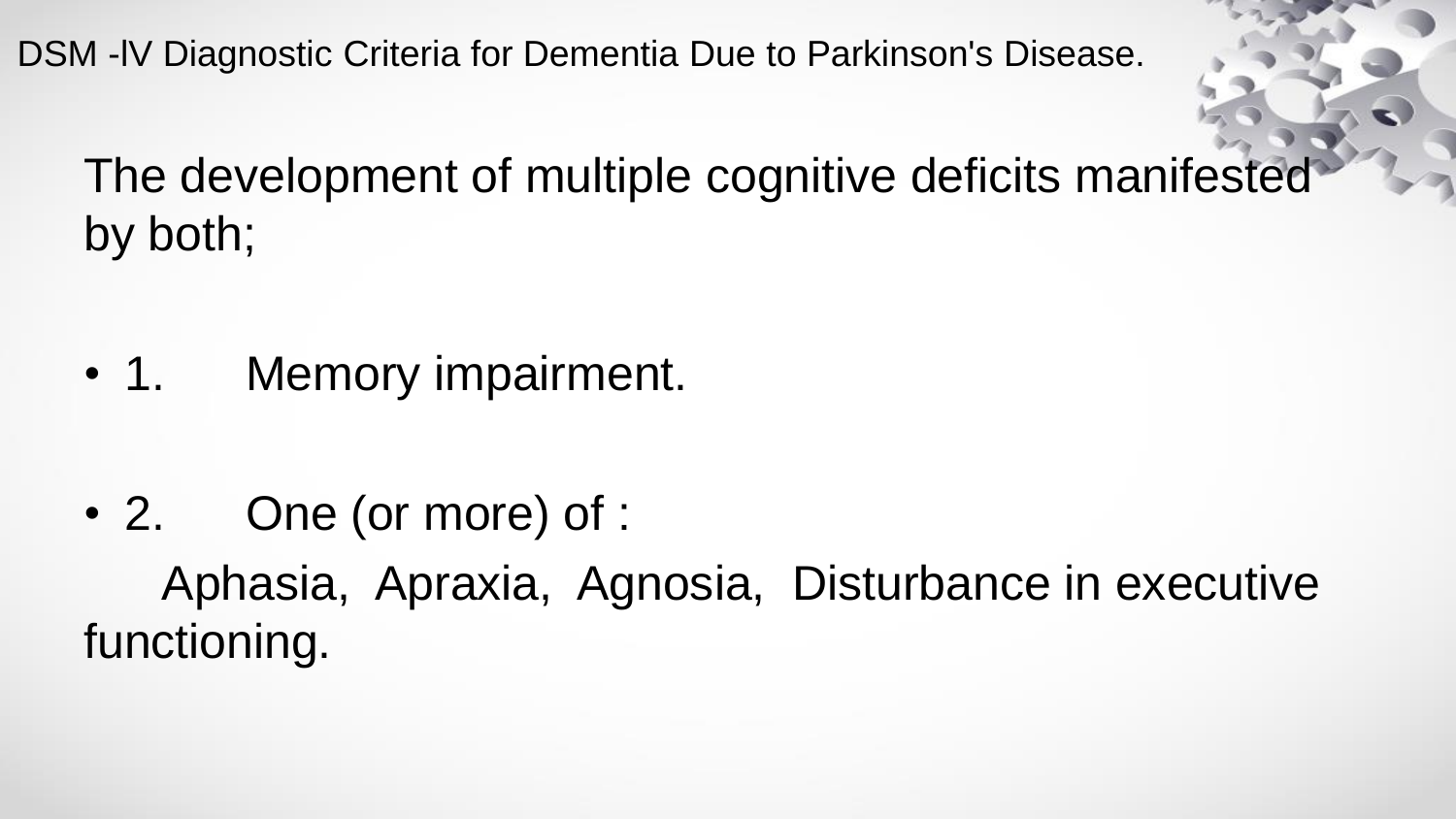DSM IV Criteria.

The cognitive deficits in Criteria 1 and 2 each cause significant impairment in social or occupational functioning and represent a significant decline from a previous level of functioning.

• There is evidence that the disturbance is the direct physiological consequences of PD.

• The deficits do not occur exclusively during the course of a delirium.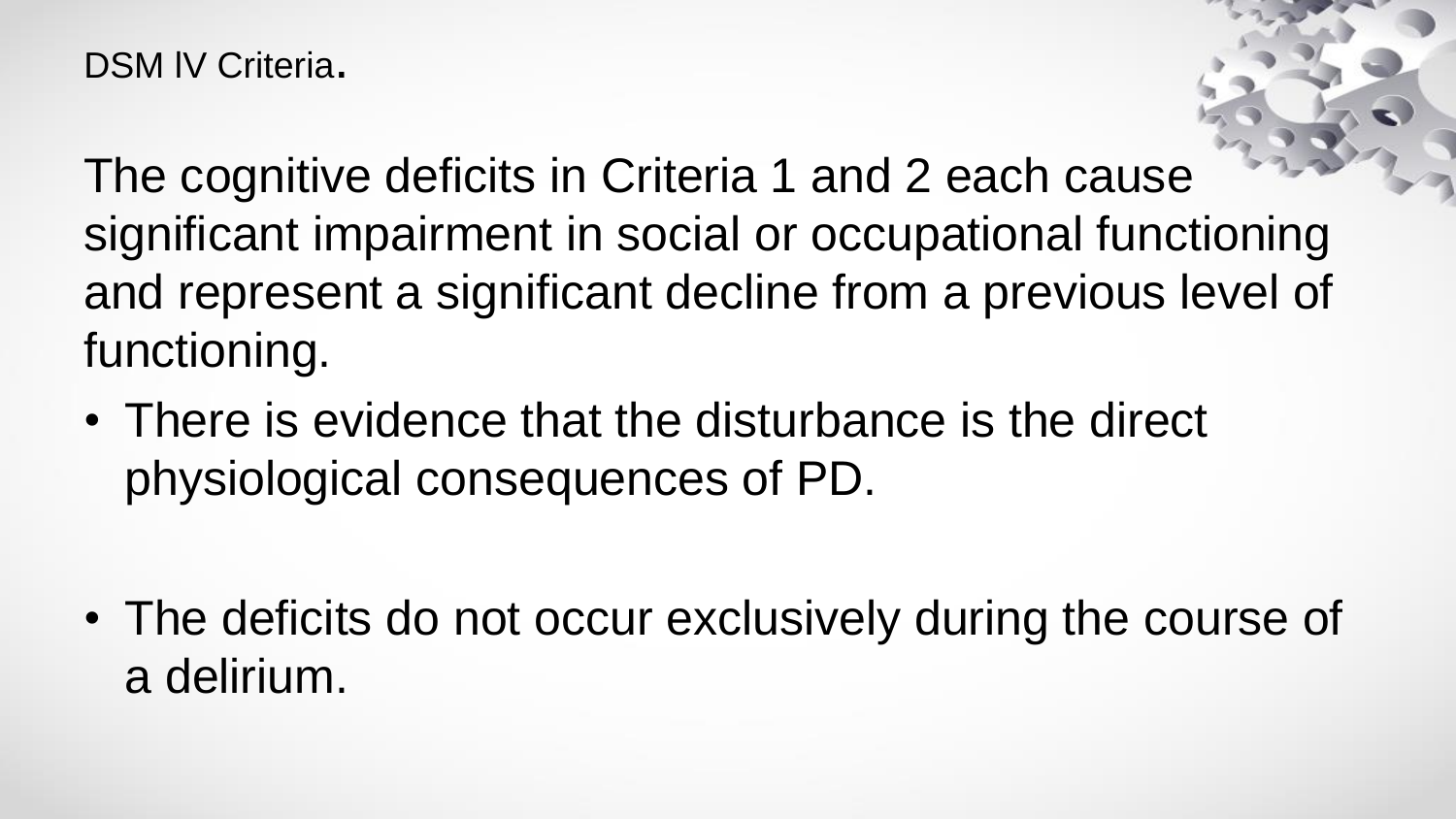#### DSM-V Diagnostic Criteria.

• The criteria are met for major or mild neurocognitive disorder.

and

- The disturbance occurs in the setting of established PD. and
- There is insidious onset and gradual progression of impairment.

and

• The neurocognitive disorder is not attributable to another medical condition and is not better explained by another mental disorder.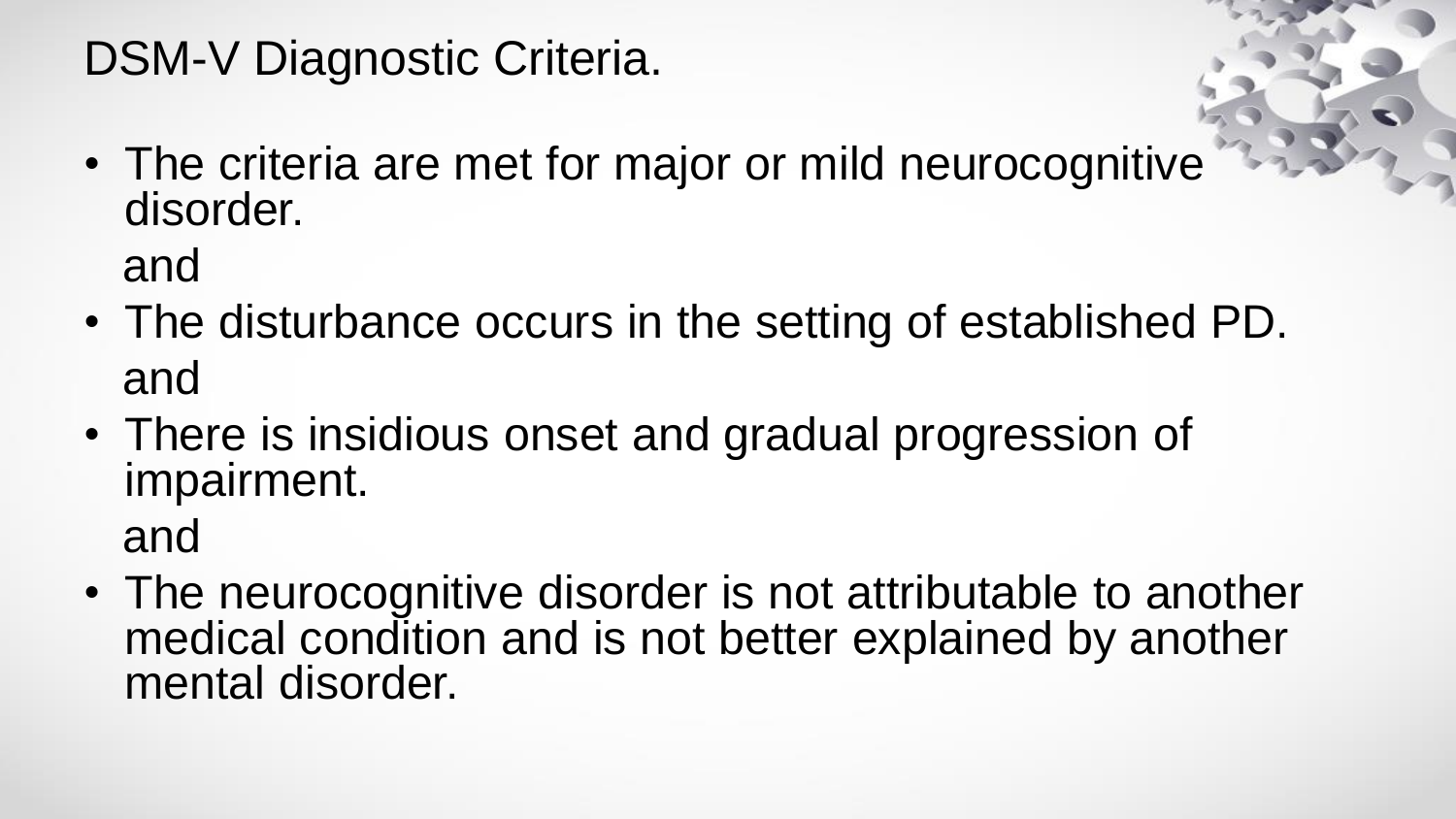#### Diagnostic criteria.

- 1. There is no evidence of mixed etiology (i.e., absence of other neurodegenerative or cerebrovascular disease or another neurological, mental, or systemic disease or condition likely contributing to cognitive decline).
- 2.The PD clearly precedes the onset of the neurocognitive disorder.

If 1 and 2 are present, Major or mild neurocognitive disorder probably due to PD should be diagnosed. If 1 **OR** 2 is present,Major or mild neurocognitive disorder **possibly** due to PD should be diagnosed.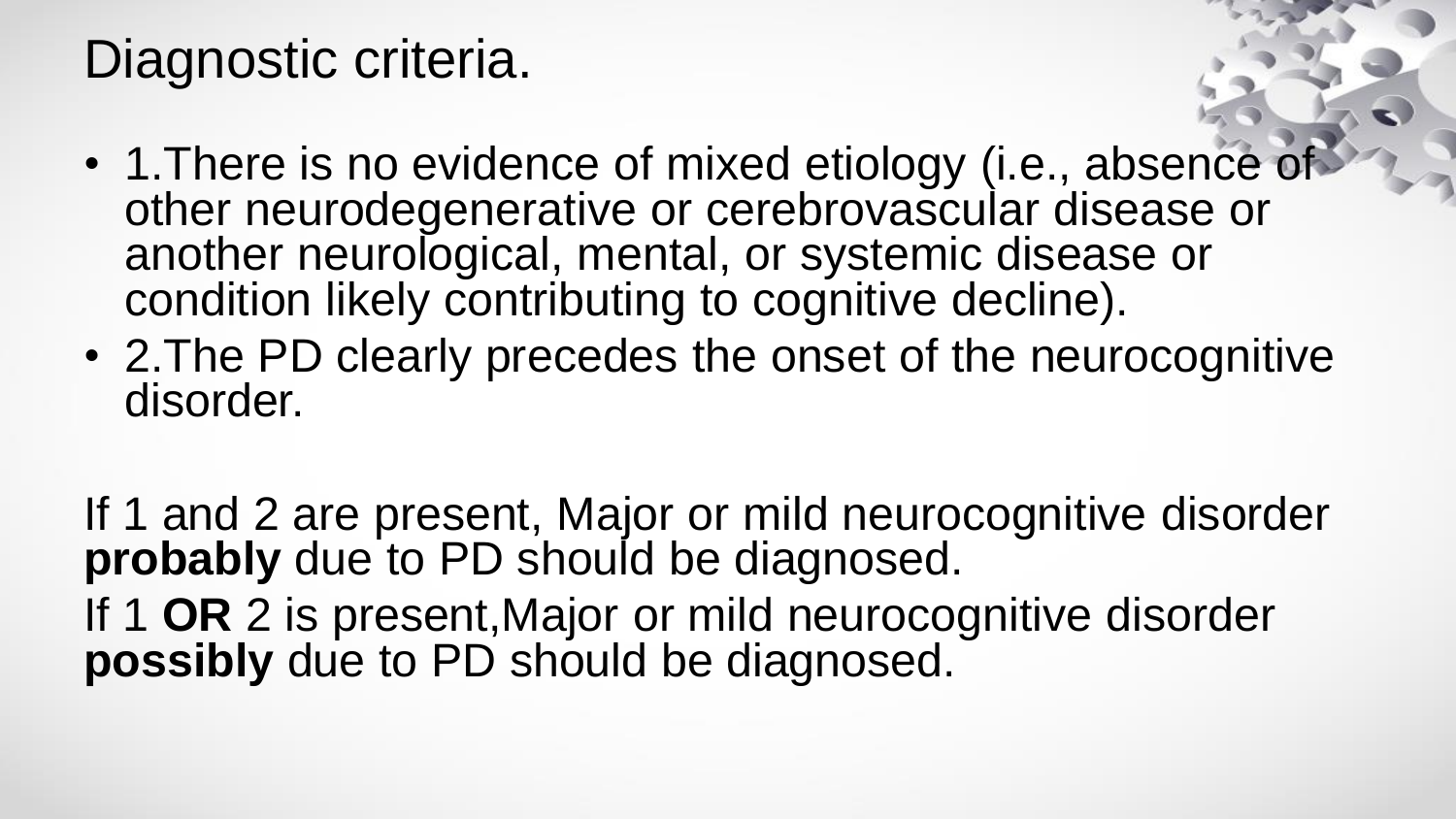# Epidemiology and Demographics



PD affects 1 -2 per 1000 of the population at any one time

The prevalence of major or mild neurocognitive disorder due to PD is:

75,000 per 100,000 (75%) with major neurocognitive disorder.

25,000 per 100,000 (25%) with mild neurocognitive disorder.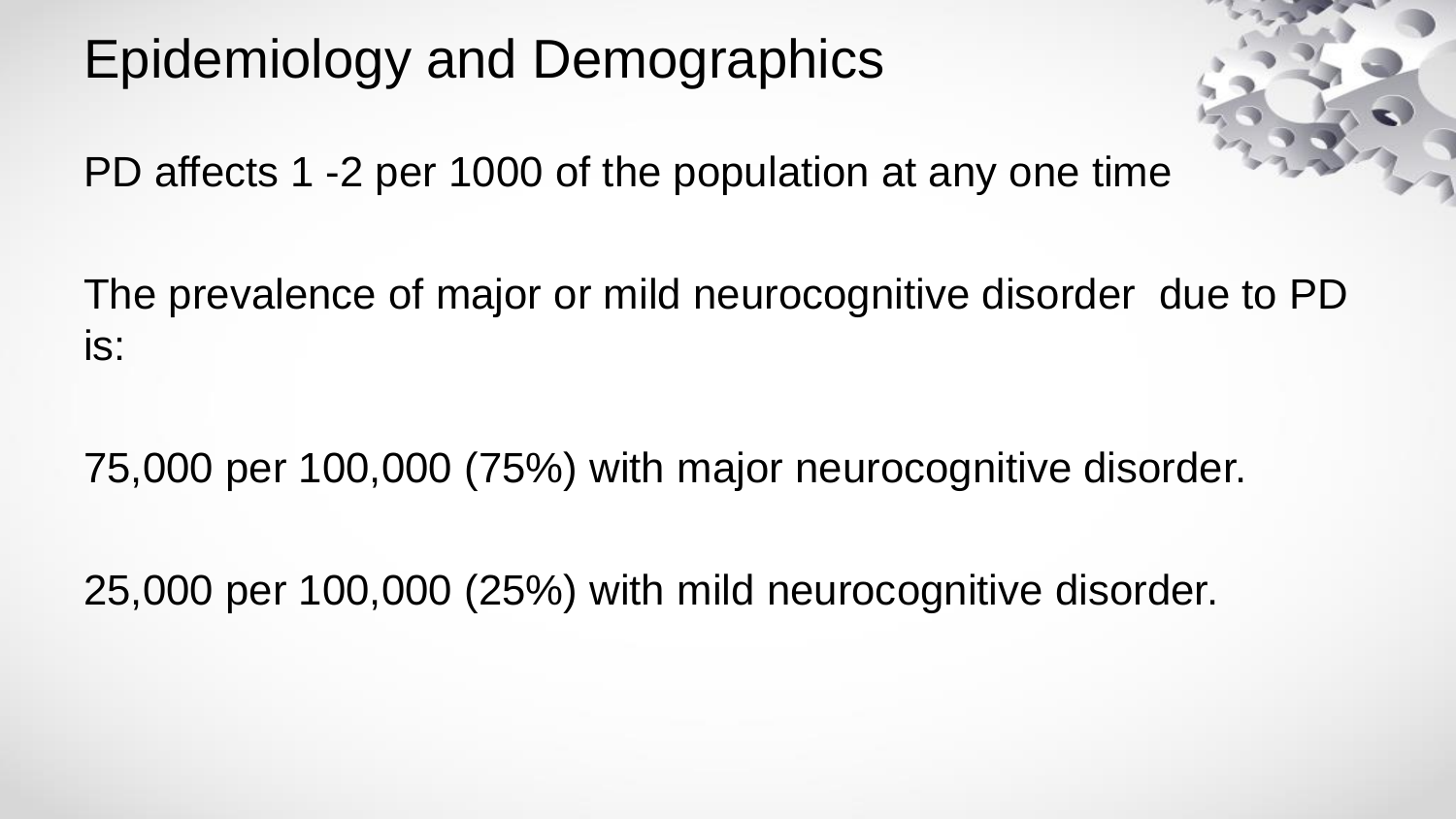# Epidemiology and Demographics.

• The prevalence of PD increases with age, from about 0.5% between ages 65 and 69, to 3% at 85 years of older.

• The disease is more common in males than in females  $(1.5:1)$ .

• 75% of individuals affected will eventually develop serious cognitive problems.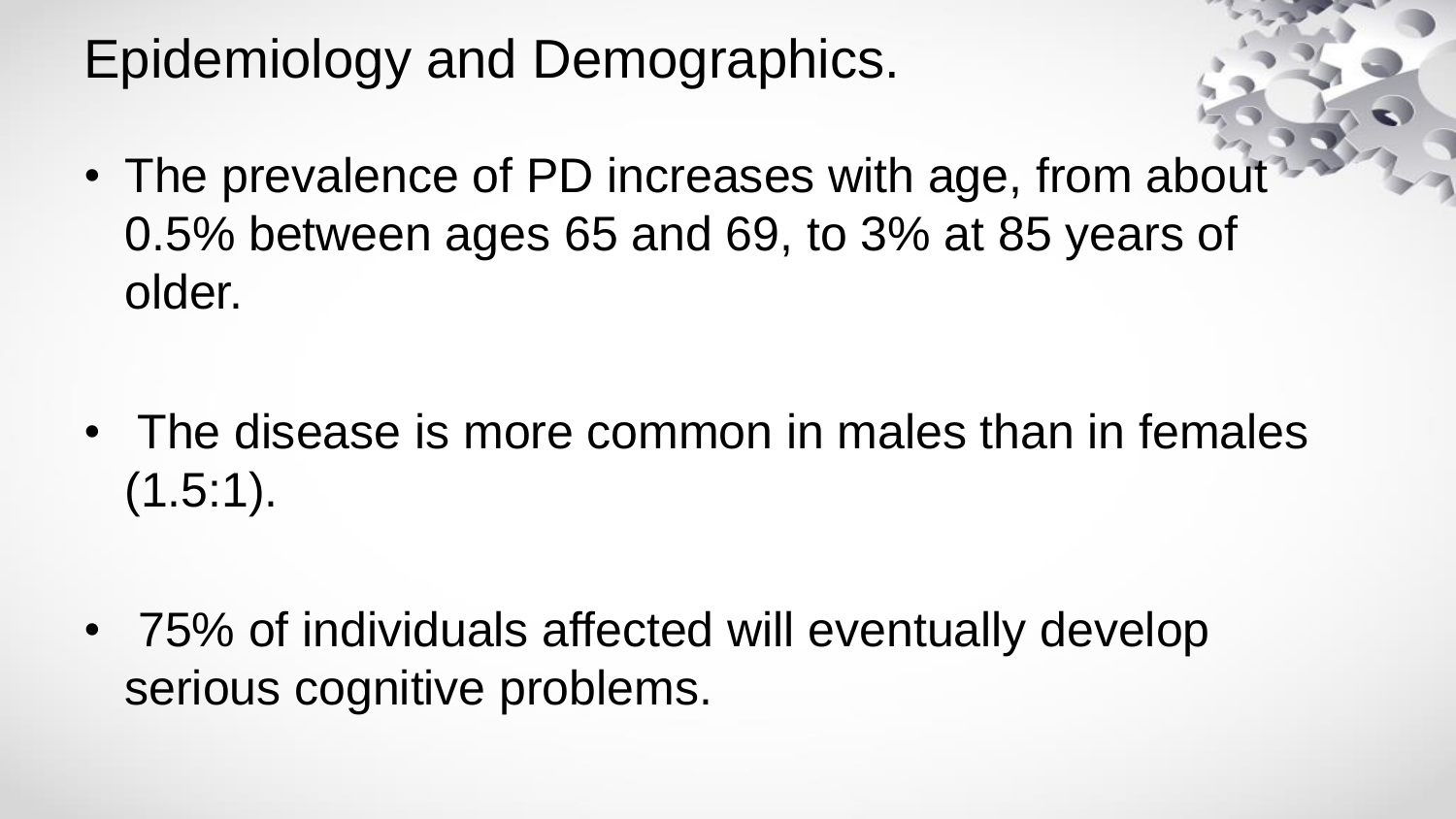#### Differential diagnosis.

- Lewy Body Dementia (LBD) overlaps clinically with Alzheimer's and PD but is more associated with the latter. LBD is often misdiagnosed in its early years.
- Loss of cholinergic (acetylcholine-producing) neurons accounts for degeneration of cognitive function similar to Alzheimer's.
- Death of dopaminergic (dopamine-producing) neurons accounts for degeneration of motor control similar to PD.
- Thus, LBD resembles both diseases and an accurate differential diagnosis can be difficult.
- LBD is often confused in its early stages with Alzheimer's disease and/or vascular dementia (multi-infarct dementia).However, Alzheimer's disease usually begins gradually whilst LBD often has a rapid or acute onset, with especially rapid decline in the first few months.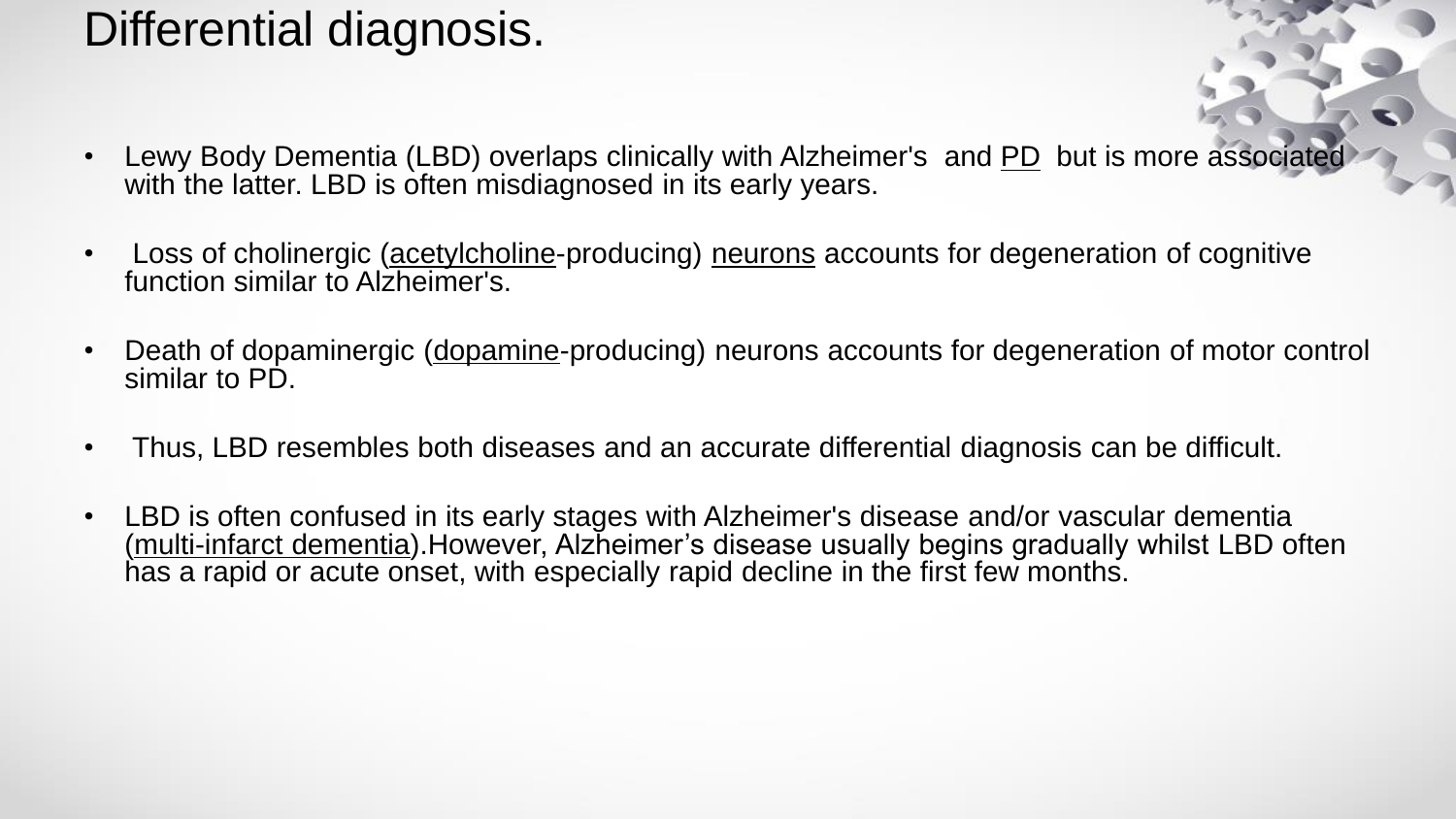#### DIFFERENTIAL DIAGNOSIS (cont).

- LBD progresses more quickly than Alzheimer's disease.
- LBD is distinguished from the dementia that sometimes occurs in PD by the time frame in which dementia symptoms appear relative to Parkinson symptoms.
- PD with dementia (PDD) would be the diagnosis when dementia onset is more than a year after the onset of PD.
- LBD is diagnosed when cognitive symptoms begin at the same time or within a year of Parkinson symptoms.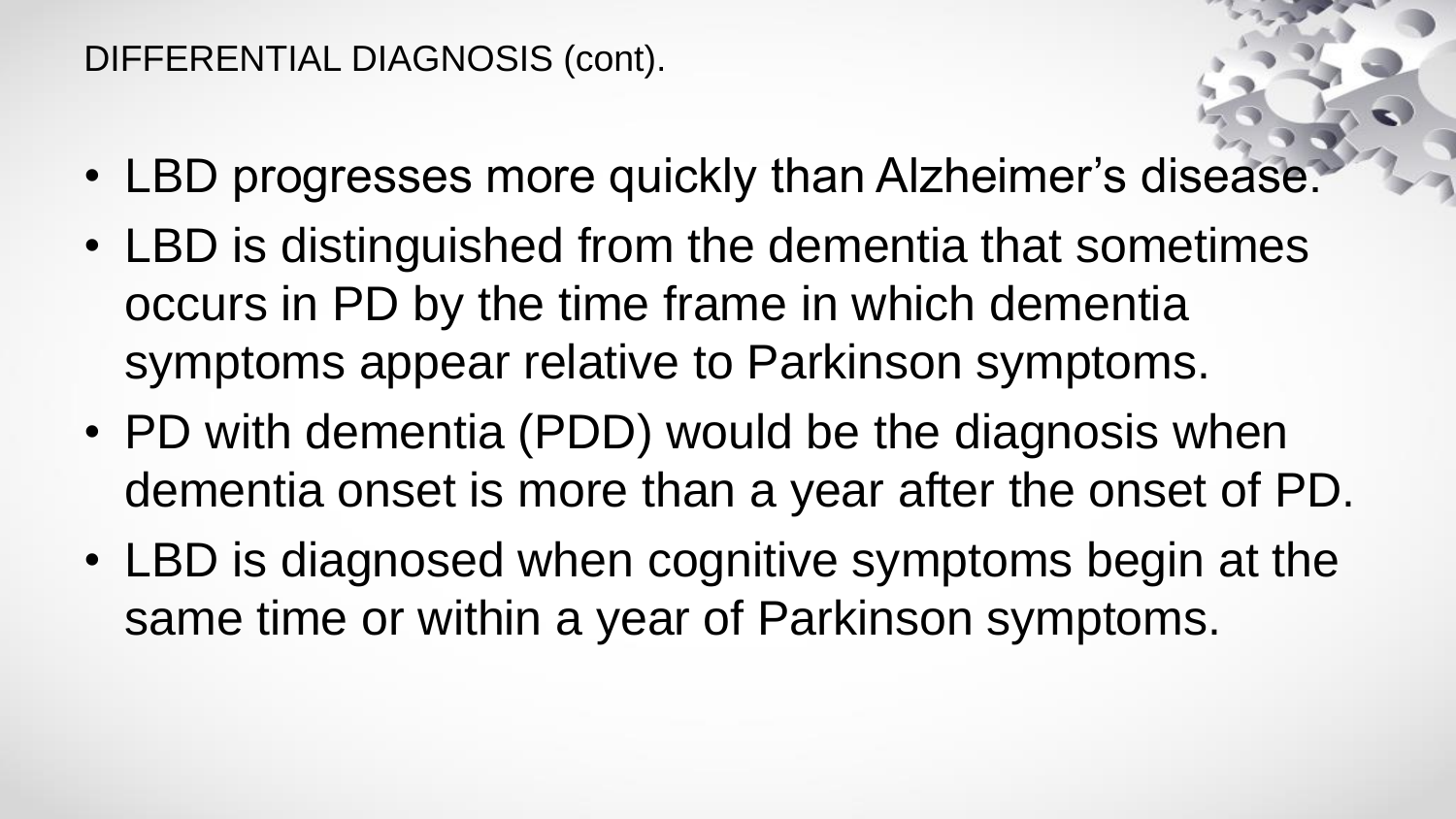#### BPSD.

- Diagnosis may include With or Without Behavioral Disturbances such as psychosis, agitation or apathy.
- Cognitive problems are Mild where difficulty is limited to instrumental activities of daily living, such as managing finances,
- Moderate where difficulty affects basic activities of daily living, such as feeding and dressing,
- Severe where the person is fully dependent.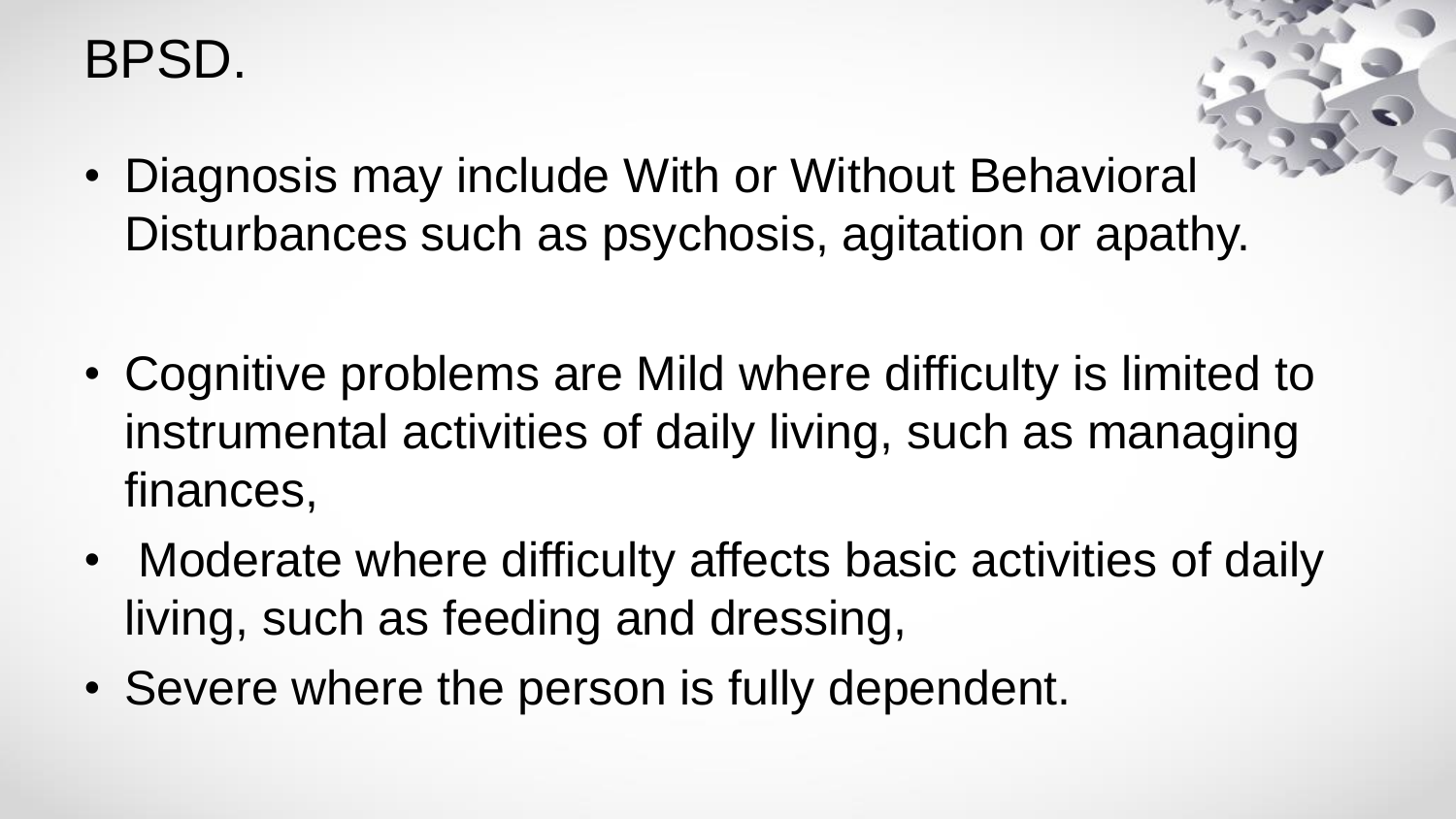# DEPRESSION.

- 50% experience comorbid depression. which can exacerbate symptoms.
- Depression does not always follow PD.
- In some individuals, depression may precede other symptoms of the disorder.
- Individuals taking antidepressants are twice as likely to develop PD as individuals who do not.
- This is not seen as evidence that antidepressant use causes PD, but rather that Depression is an early symptom of the disease in some cases.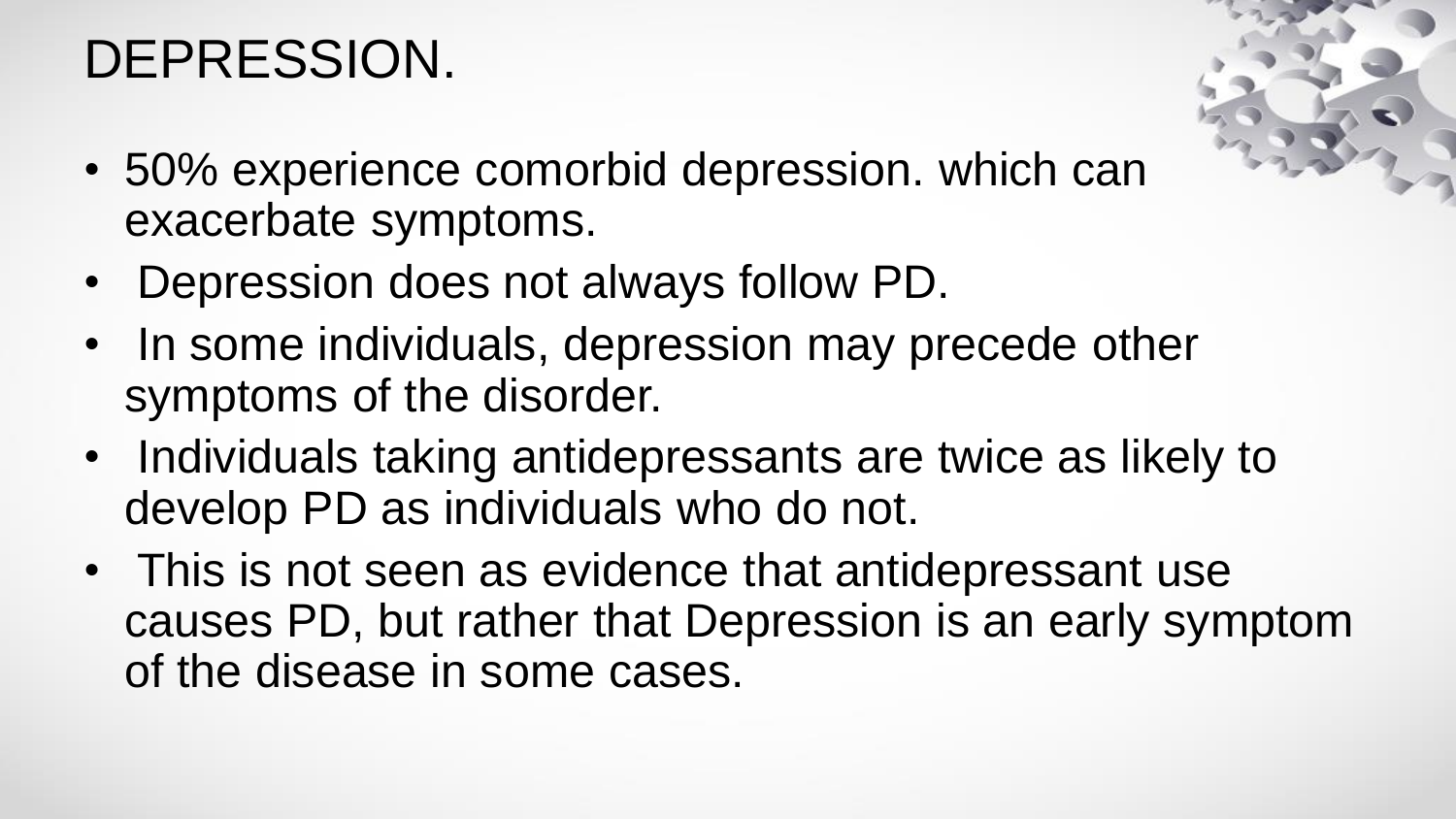#### Parkinson's disease and psychosis.

- Psychosis in Parkinson's disease generally comes in two forms: hallucinations or delusions.
- Hallucinations are visual, usually non-threatening, seeing small people, animals, or loved ones who have already died, not interacting with them. common.
- Auditory hallucinations are rare in Parkinson's disease and if they do occur, they are usually accompanied by visual hallucinations.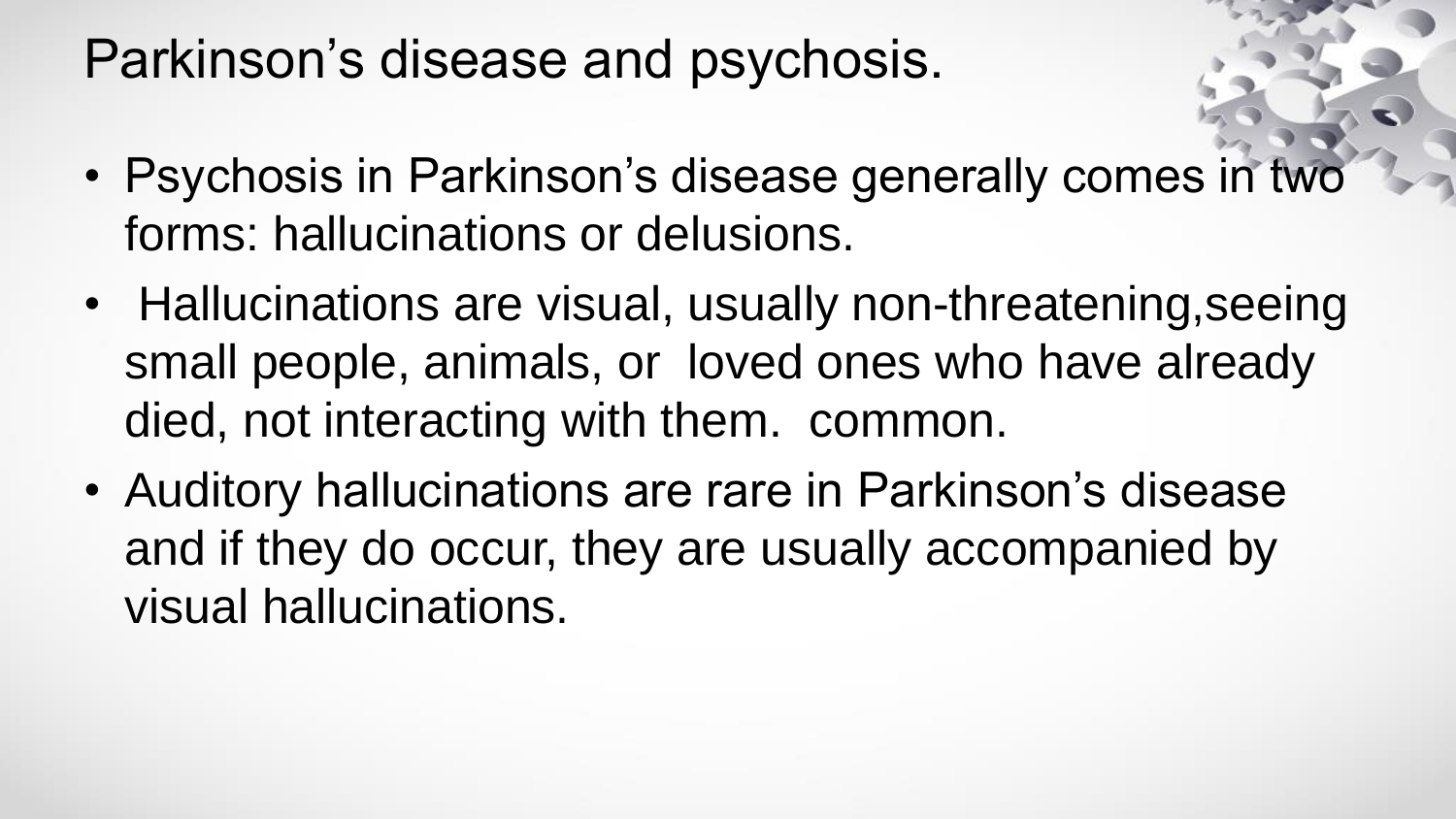#### Delusions.



• Delusions are often of spousal infidelity.

• Other themes may be that people are out to steal from them or to harm or place poison on their food.

• It is not uncommon that patients actually call emergency services to report a burglary or a plot to hurt them.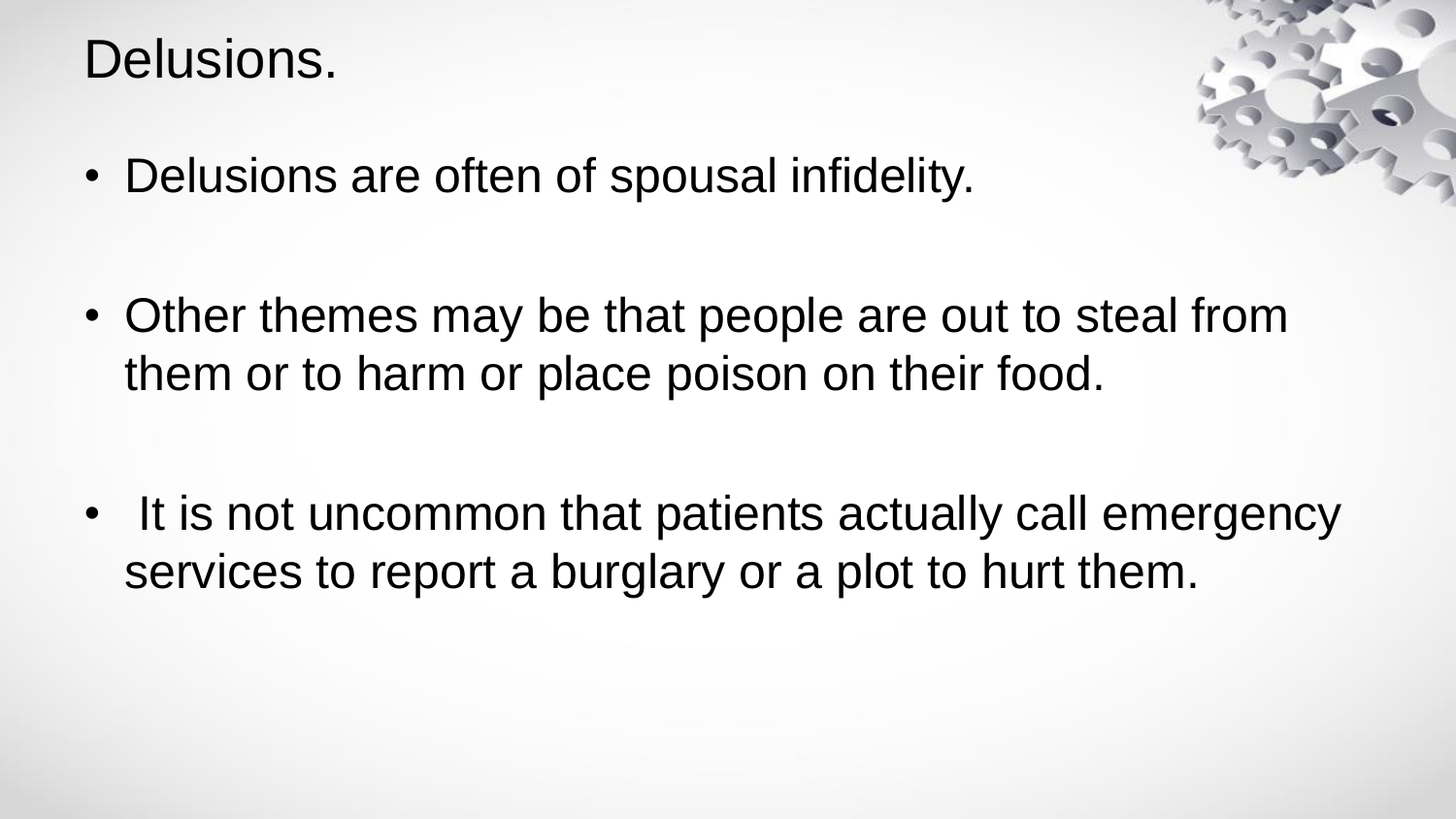## Psychosis (cont).

• Psychosis occurs in up to 40% of Parkinson's disease patients.

• In the early stages, the patient often retains their insight, but this tends to worsen over time.

• At later stages, patients may be confused and be unable to distinguish personal, subjective experiences from the reality of the external world.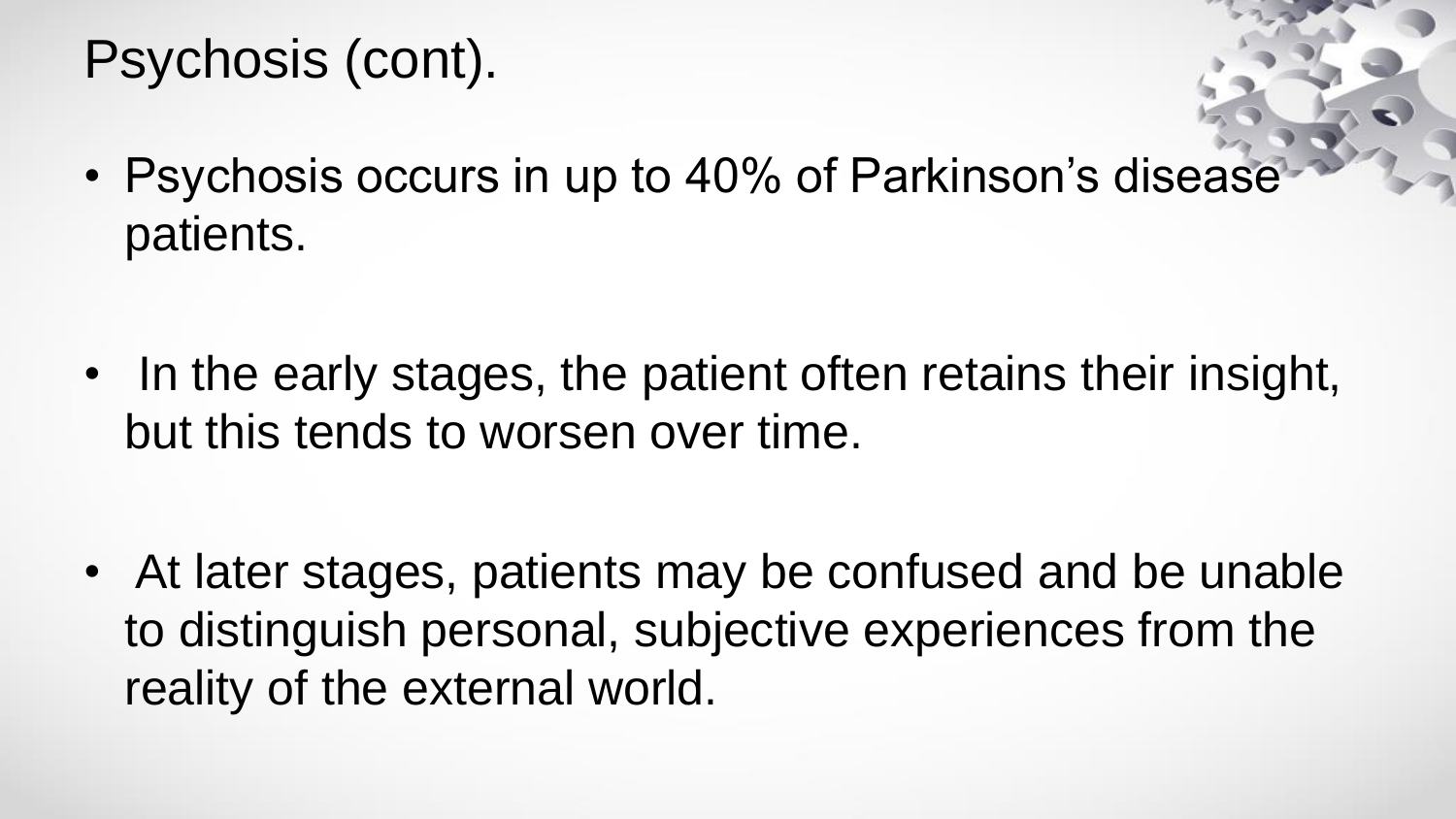## Management of psychosis in PD.

• If the hallucinations are mild and benign, and insight is retained, it is best that the Parkinson regimen be kept as is.

• If a patient is experiencing more threatening paranoid delusions, then pharmacological intervention treatment is warranted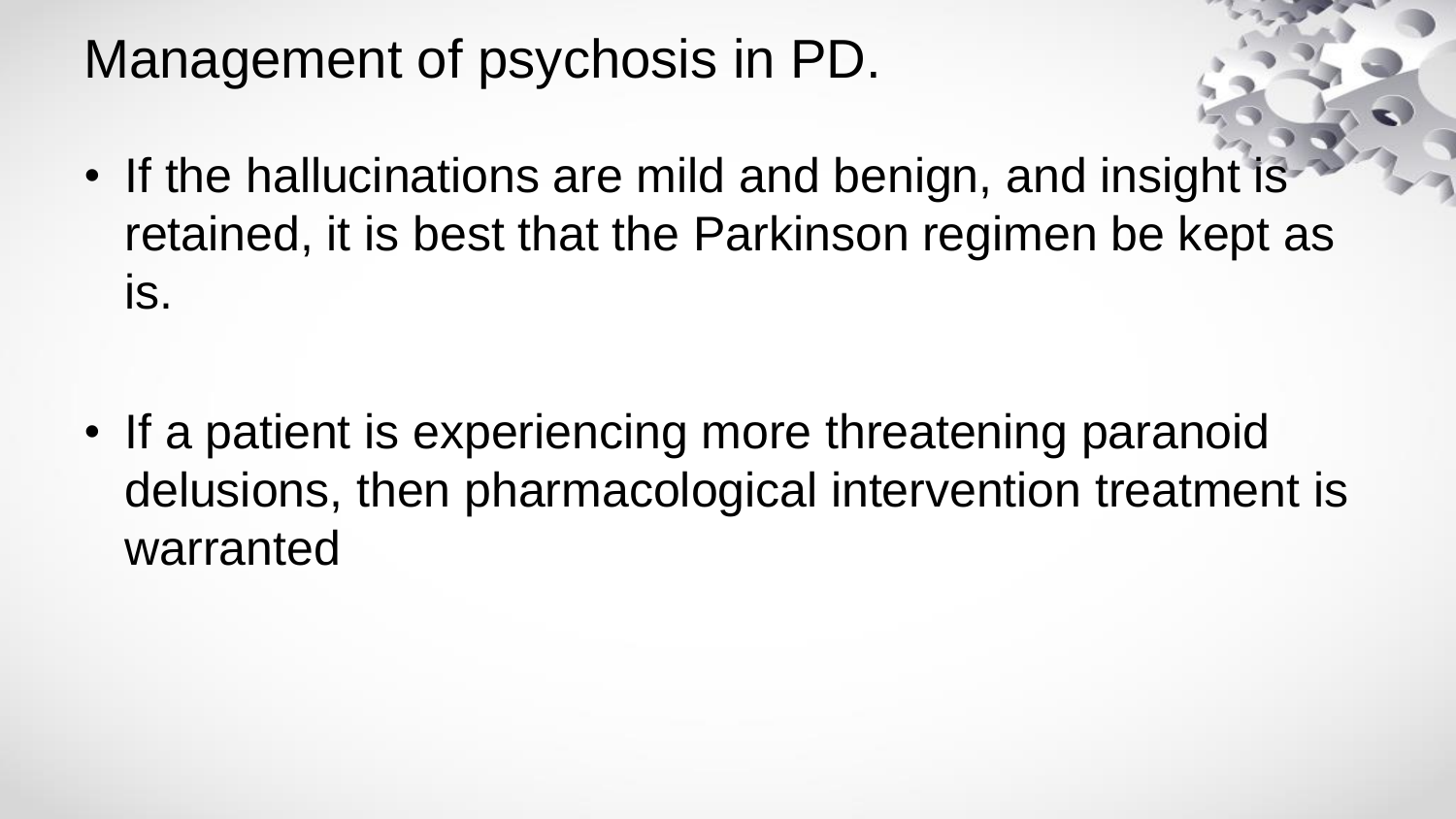#### Management of psychosis



Rule out possible reversible causes such as infections, metabolic and electrolyte imbalances or sleep disorders.

Decrease or discontinue adjunctive antiparkinsonian drugs (with cautious monitoring of motor function).

If a patient is on several anti-parkinsonian medications, reduce one drug at a time, until the psychosis resolves or when further reduction may worsen Parkinson motor symptoms.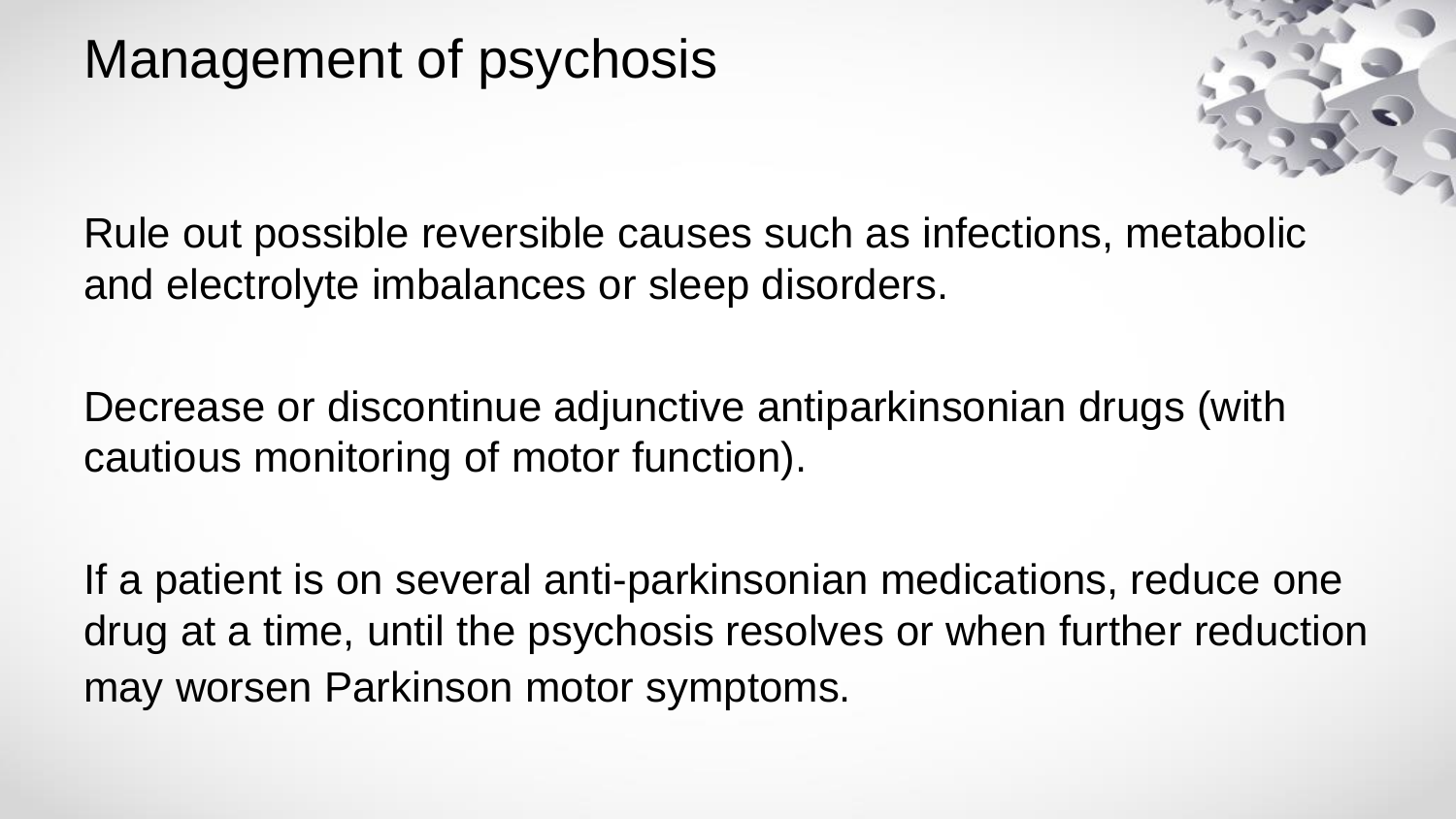Management of Psychosis (continued).



Simplify the Parkinson's disease medication regimen.

Add a new or second generation antipsychotic.

If psychosis occurs in a Parkinson's disease patient with cognitive impairment or dementia, a cholinesterase inhibitor, such as donepezil or rivastigmine may be considered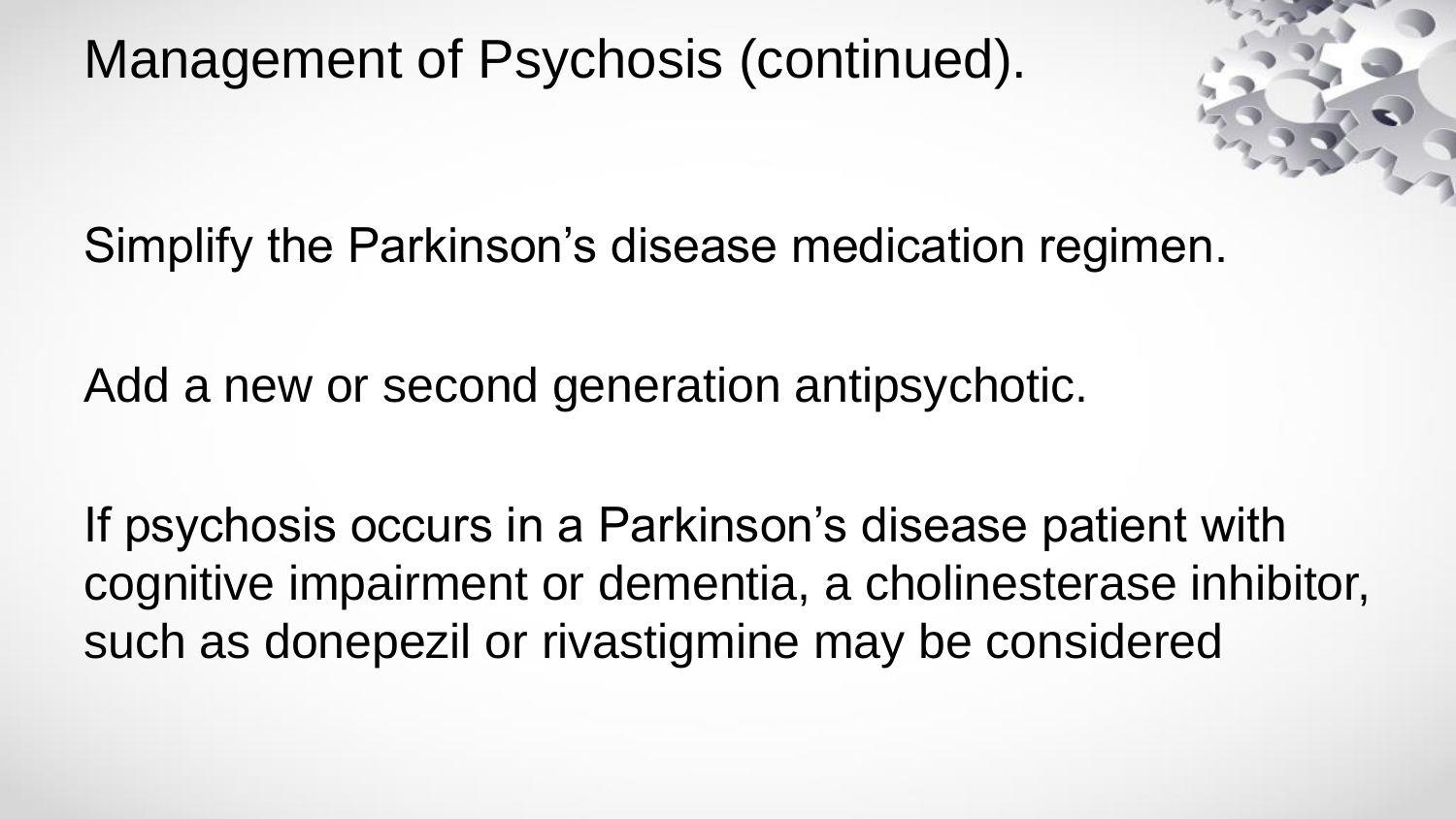# SUMMARY.



- PD is a progressive neurological disorder.
- Symptoms include resting tremor, motor slowness, rigidity; postural instability, decreased voice volume, and mask-like facial expression.
- Up to 60 percent of PD patients will develop dementia.
- Up to 50 percent of cases will develop Depression and that in turn may exacerbate dementia
- In some individuals, depression precedes other symptoms of the disorder
- A significant percentage develop psychotic symptoms.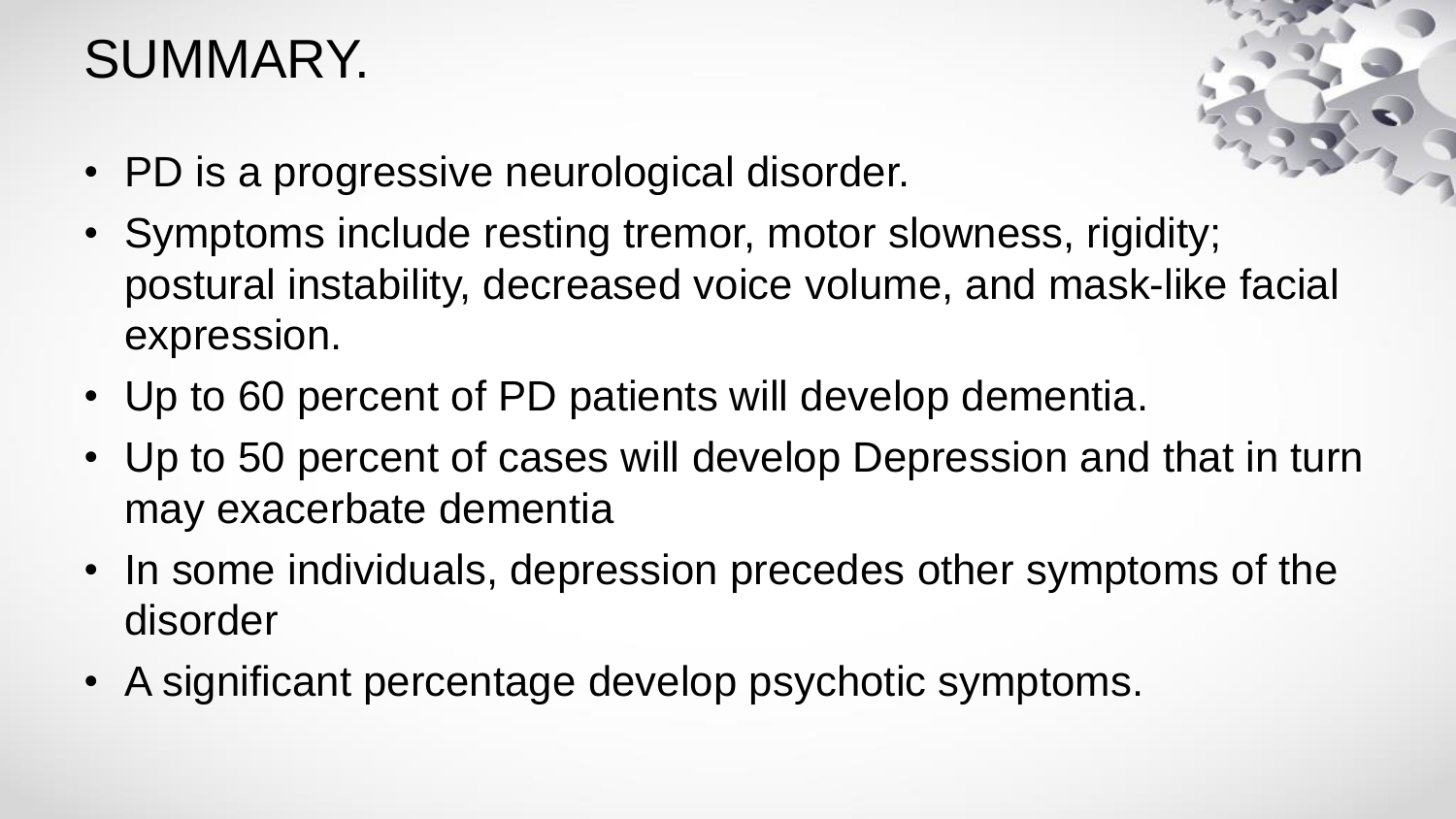Medications commonly used to treat BPSD

- Antipsychotics.
- The goal of antipsychotic therapy is the improvement in a targeted behaviour, without impairment of cognition, function or quality of life.
- Antipsychotics are frequently associated with adverse effects, including parkinsonism.
- Patients with Lewy Body dementia have increased sensitivity, to typical and atypical antipsychotics, especially risperidone - this may include neuroleptic malignant syndrome.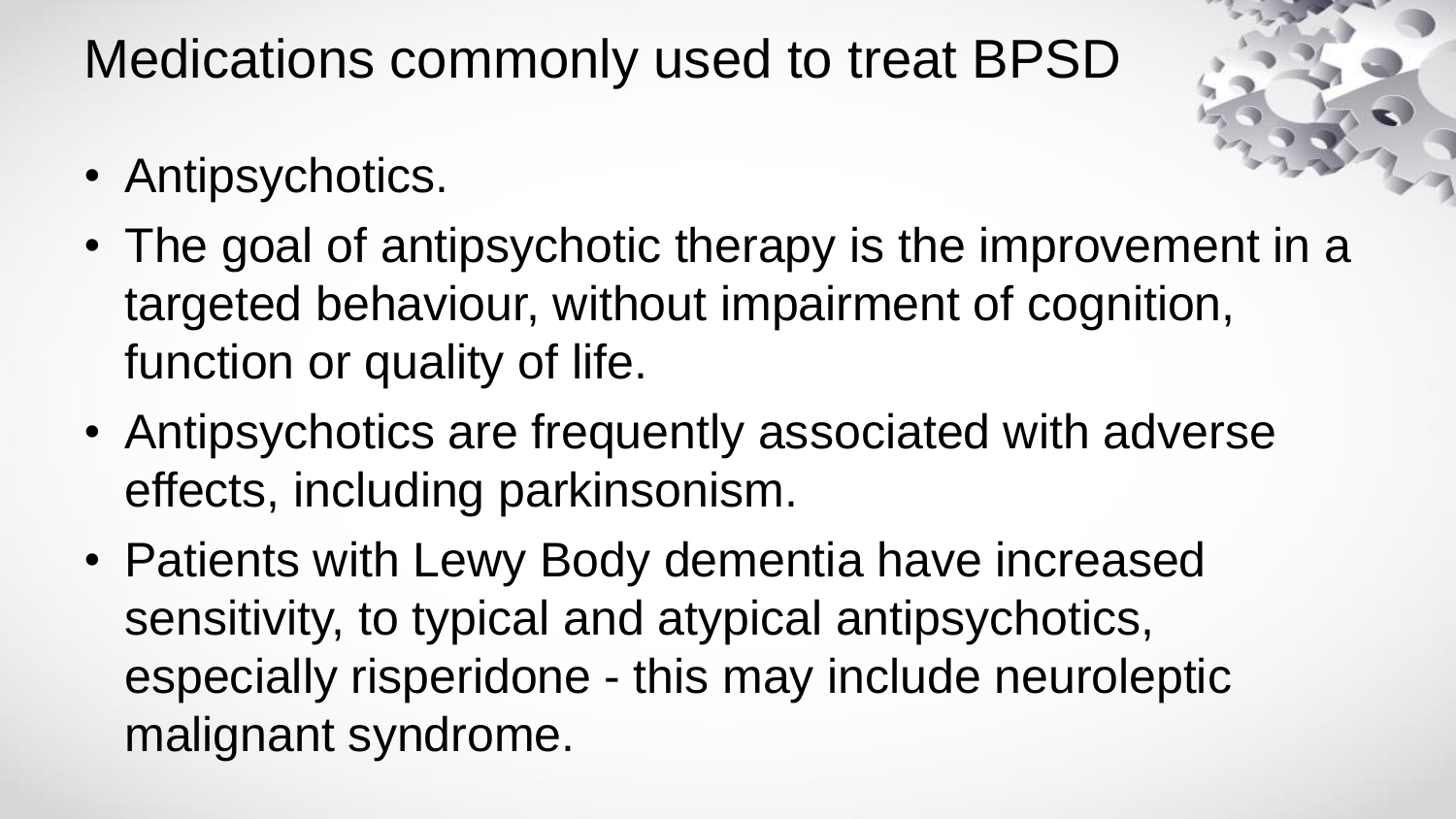# Atypical antipsychotics

- There's a significant improvement in aggression with risperidone and olanzapine compared to placebo.
- There's a significant improvement in psychosis with risperidone.
- Risperidone and olanzapine patients have a higher incidence of serious adverse CV events and EPS (especially with risperidone doses greater than 1 milligram daily).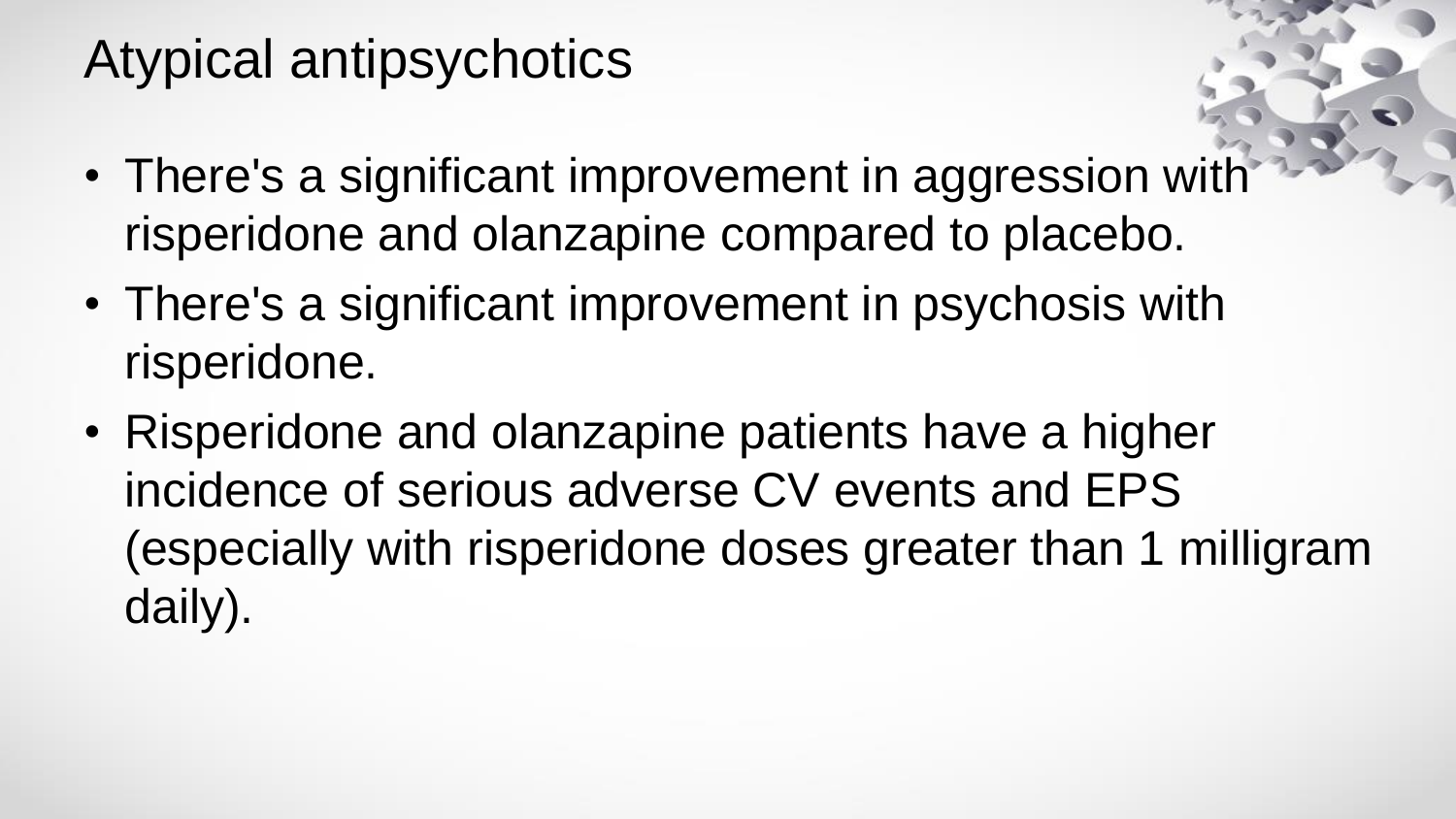# Conventional antipsychotics

• Conventional antipsychotics are associated with a higher adjusted risk of death than atypicals

• The greatest increases in risk occur soon after therapy begins and with higher dosages.

• Conventional antipsychotics are at least as likely as atypicals to increase the risk of death among elderly persons.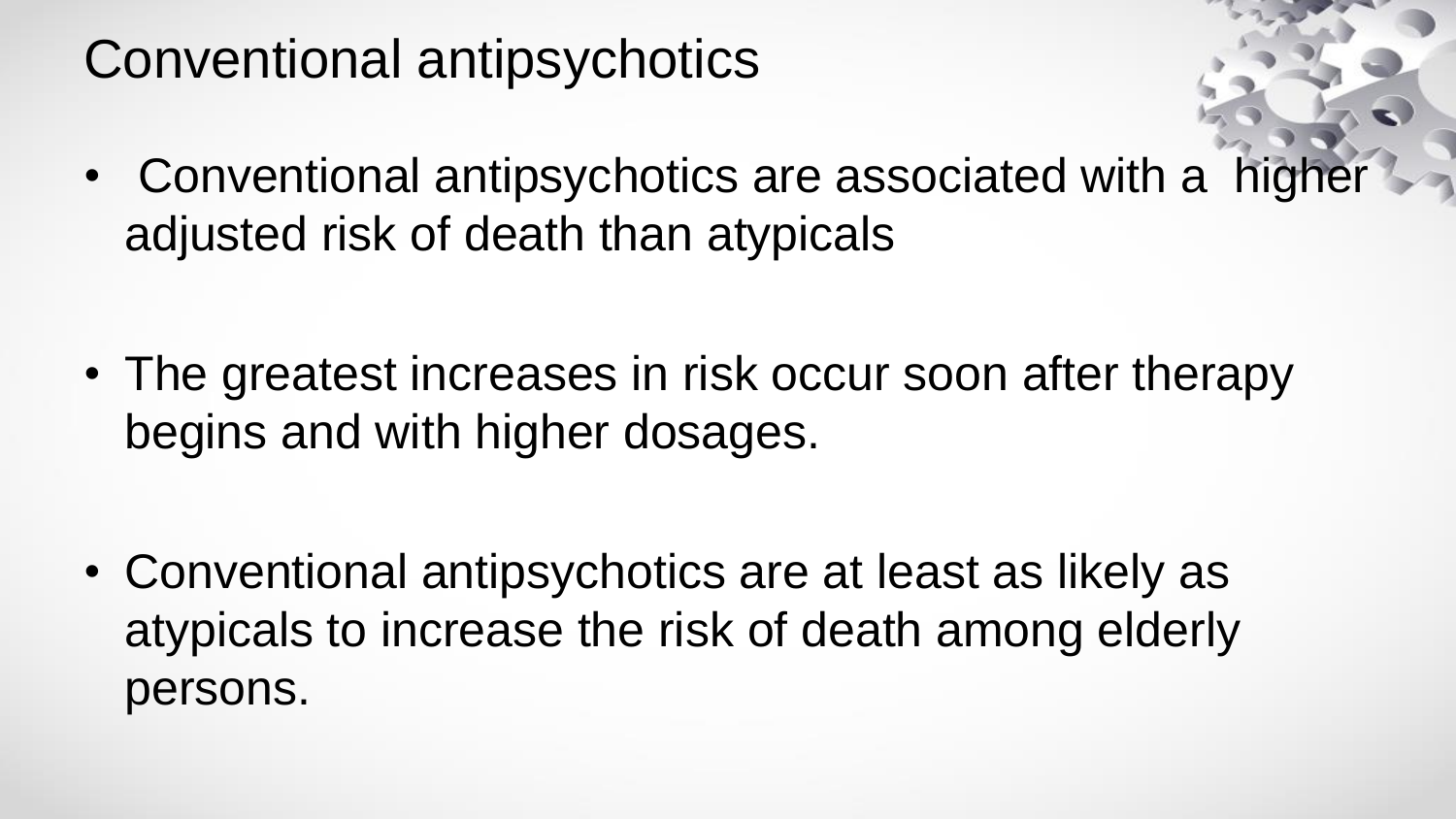Conventional antipsychotics (continued).

- 
- Elderly patients are sensitive to EPS, especially parkinsonism, akathisia, and TD.
- Only one third of patients with dementia show behavioral improvement with conventional antipsychotic treatment'
- The majority of patients treated with these will experience anticholinergic effects.
- The presence of EPS can lead to medication intolerance, falls and other adverse effects.
- Typical antipsychotics have serious, potentially fatal, consequences in patients with Lewy Body dementia.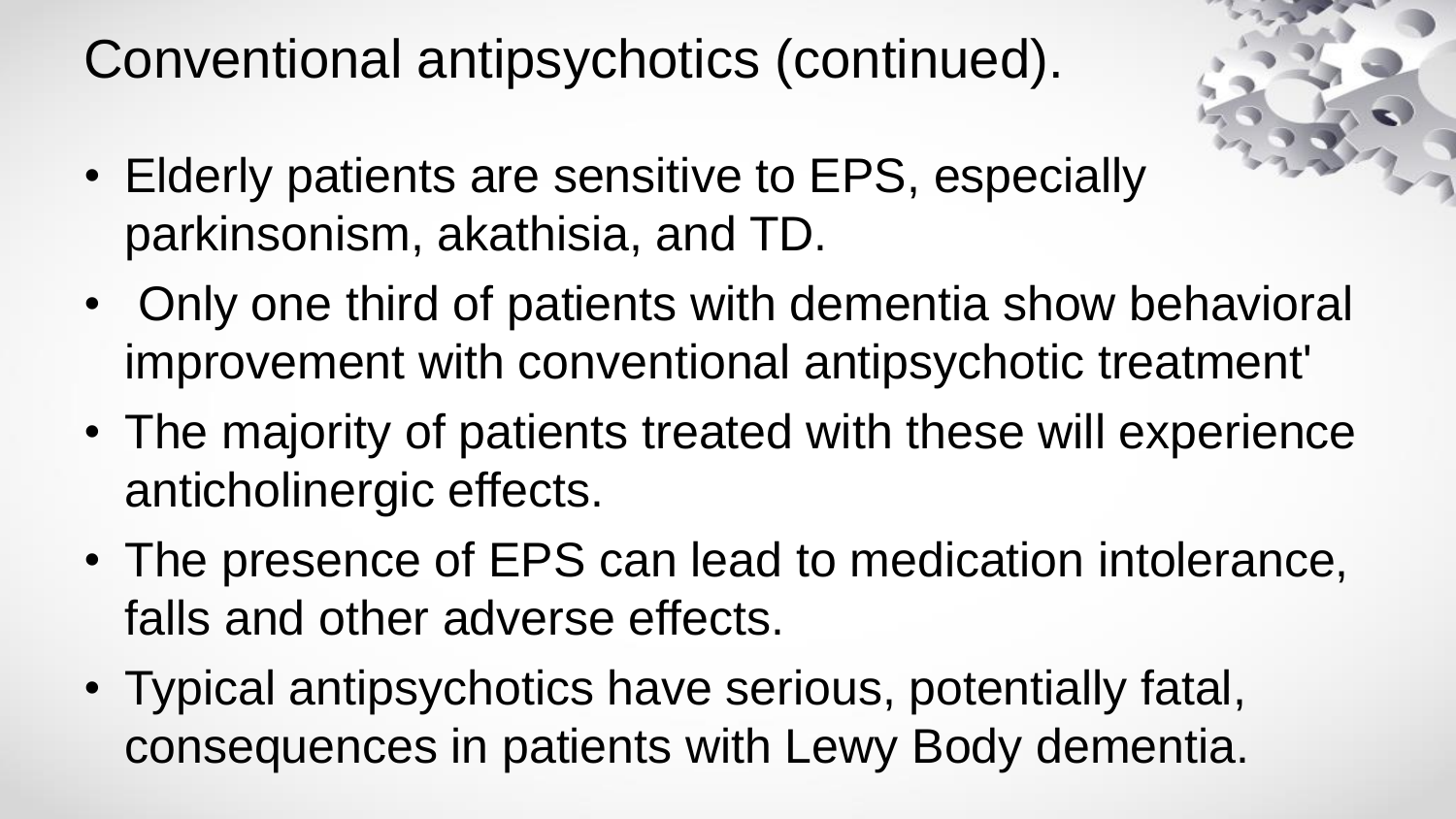## Anticonvulsants.

- Anticonvulsants such as carbamazepine, valproic acid and gabapentin may be effective in the treatment of BPSD.
- Gabapentin has shown some benefit when treating aggressive behavior in patients with dementia.
- Carbamazepine has been investigated in several trials and was found to reduce agitation, restlessness and anxiety. Ataxia can occur in elderly patients treated with carbamazepine.
- Valproic acid had been reported to show some positive effects, with a benign adverse effect profile, but it does not appear to be effective for the treatment of neuropsychiatric symptoms. It also caused significantly more adverse effects than placebo, especially sedation.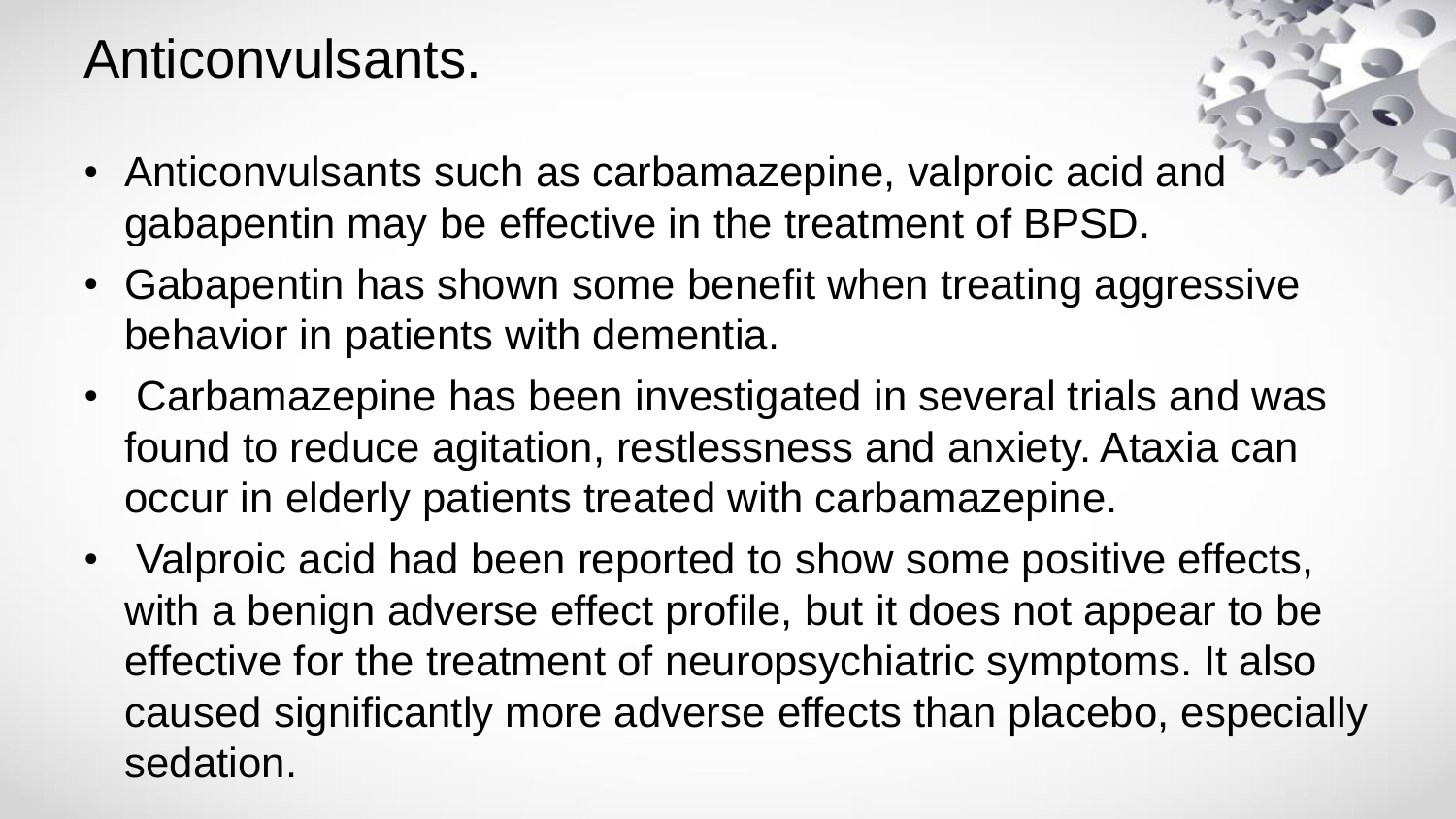#### Antidepressants

- Selective serotonin reuptake inhibitors (SSRI's) may have "neuroleptic" effects by reducing dopaminergic outflow, and dysregulation in serotonergic neurotransmission may play an important role in the psychotic symptoms of dementia patients.
- Citalopram is the most selective, with moderate potency and high bioavailability and may improve emotional bluntness, confusion, irritability, anxiety, fear, depressed mood, and restlessness
- Trazodone is widely used for agitation, sleep disorders, and disruptive behavior because of its sedative effect and negligible anticholinergic activity.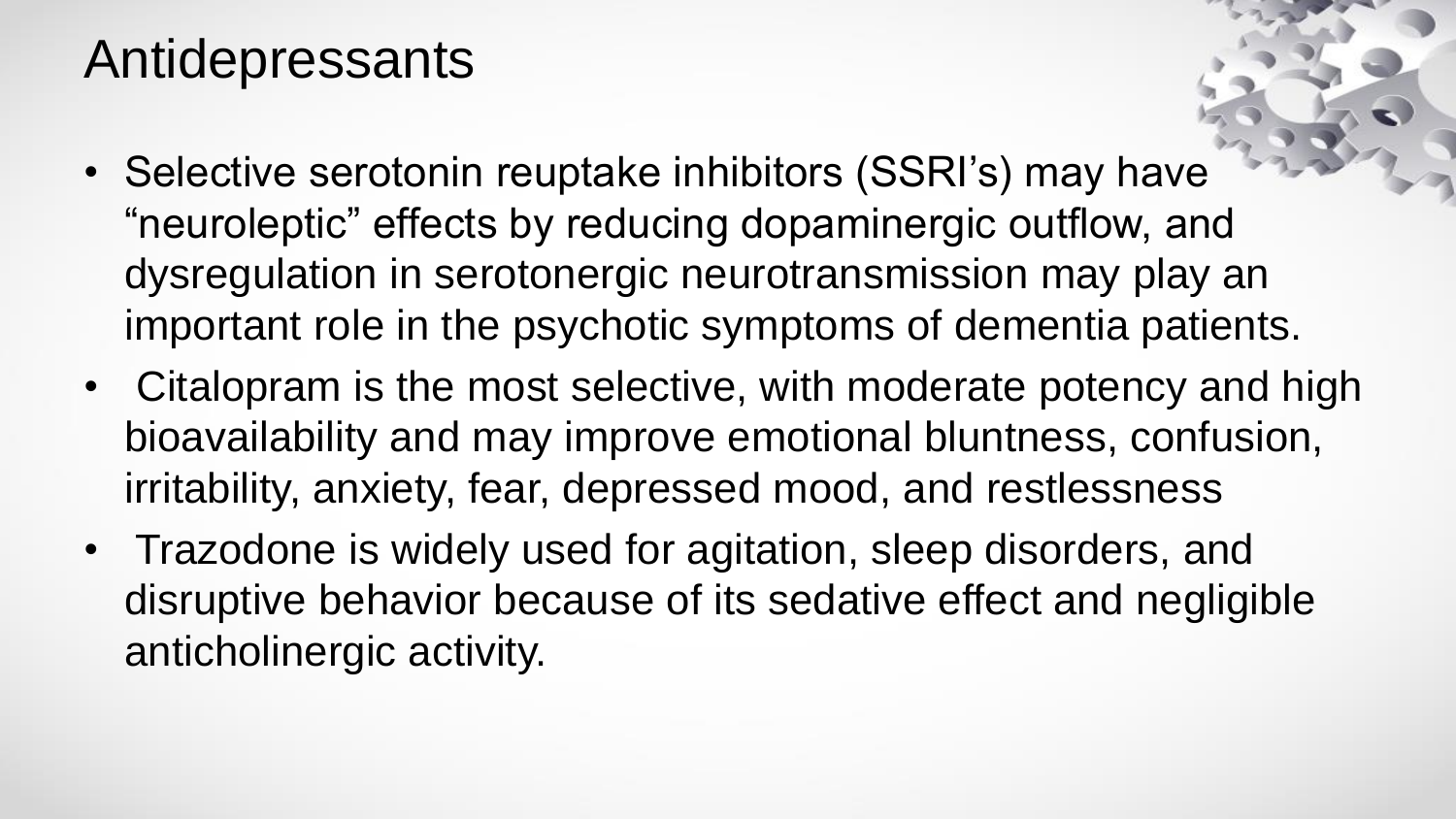# Cholinesterase inhibitors

- Cholinesterase inhibitors can be used for the treatment of mild to moderate dementia.
- In Lewy Body dementia, donepezil can cause improvement over time in behavioral symptoms.
- Rivastigmine may slow the progression of BPSD symptoms, including aggressiveness and activity disturbances.
- However further research is needed.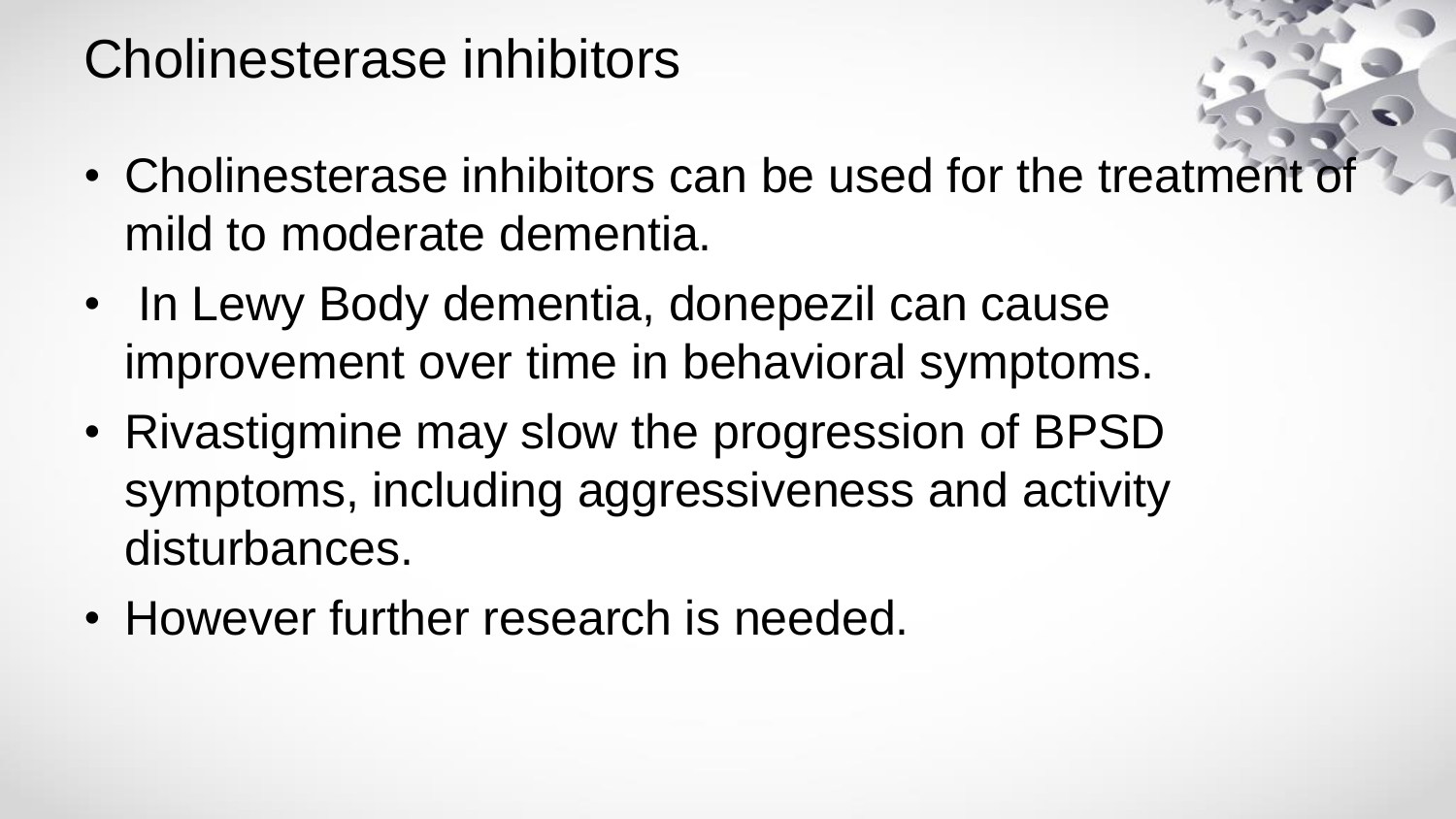# Other medications

- Medications such as memantine, buspirone, beta blockers, benzodiazepines, and thiothixene have been evaluated for their use in treating BPSD.
- Adding memantine to donepezil results in better outcomes for dementia patients on measures of cognition, agitation, ADLs, global outcome, and behaviour.
- Buspirone's benign adverse effect profile makes it a useful alternative in mild agitation.
- Low dose propranolol may reduce disruptive, aggressive behavior.

 $u_1$  used with cause of the cause of the their adverse effects of the their adverse effects of the their adverse effects of the cause of the their adverse effects of the their adverse effects of the cause of the theories

• Benzodiazepines show significantly more improvement in BPSD symptoms when compared with placebo; however, they should be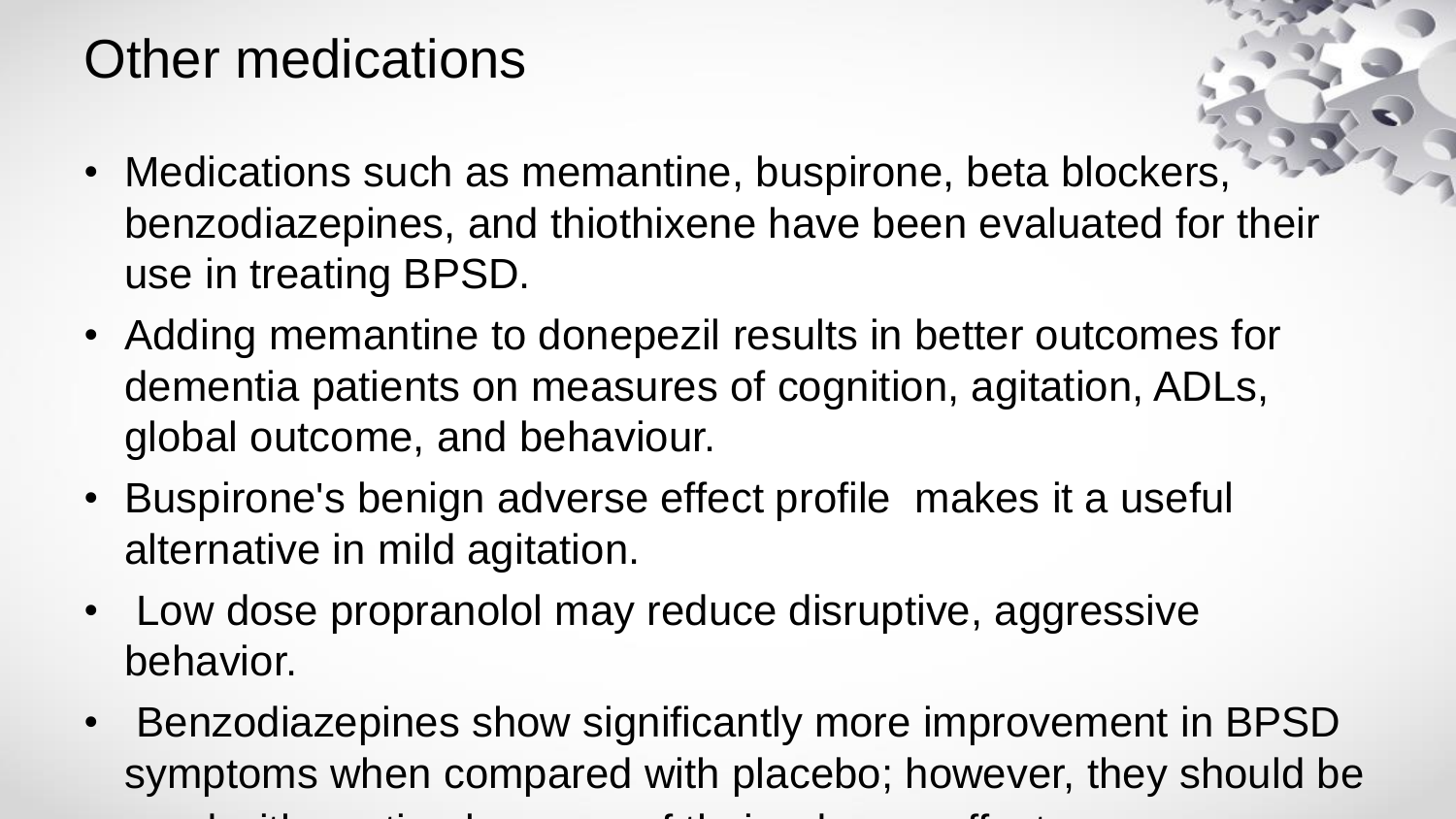## Conclusions.

- Behavioural and psychological disorders occur in most dementing conditions, usually in later stages.
- One half of these patients experience psychotic symptoms, such as delusions and hallucinations, which in turn makes them more vulnerable to severe agitation.
- Caregiver education, support and behavioural training, and environmental modifications should be the first step in approaching the dementia patient with BPSD.